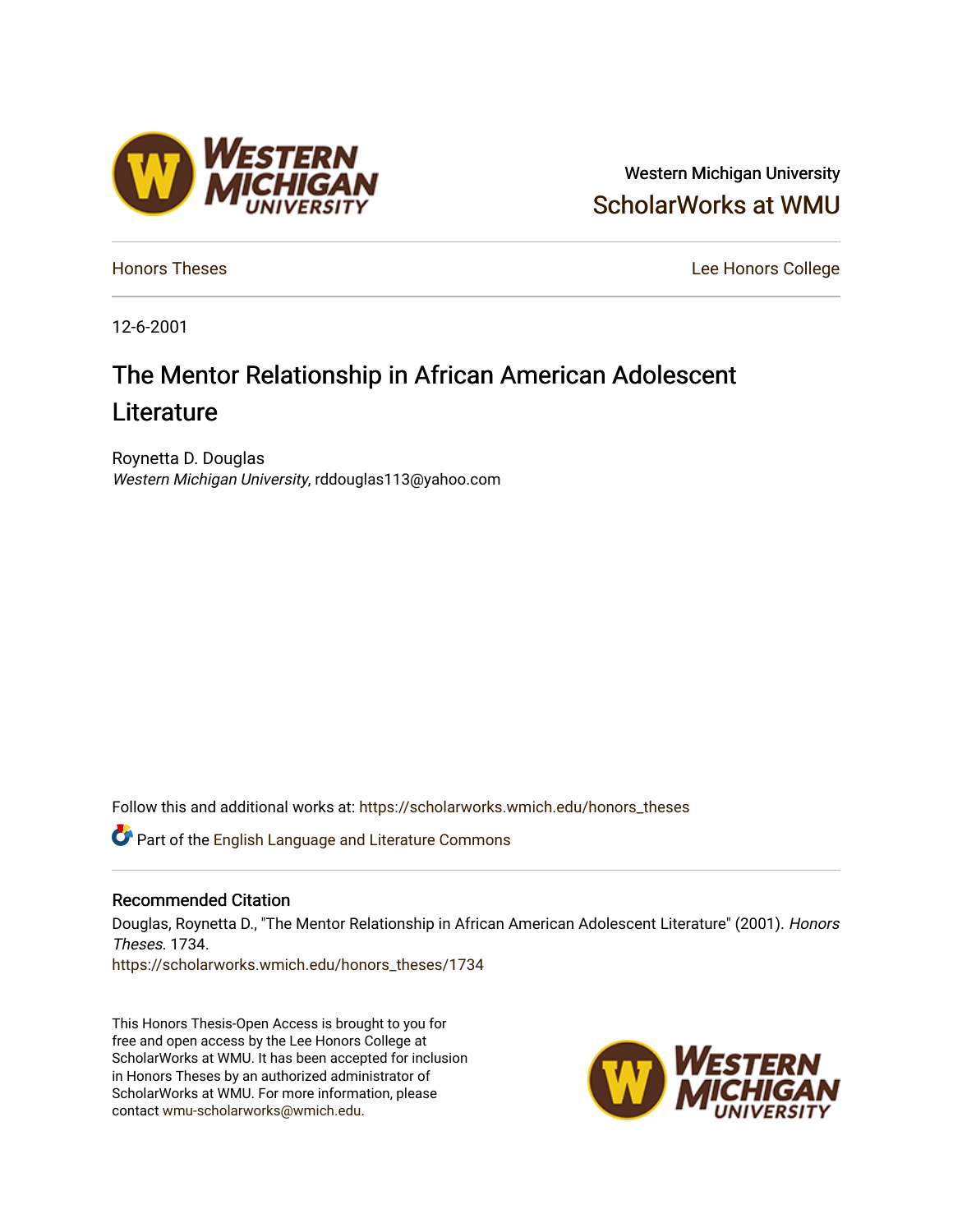

### *THE CARL AND WINIFRED LEE HONORS COLLEGE*

### *CERTIFICATE OF ORAL EXAMINATION*

Roynetta D. Douglas, having been admitted to the Carl and Winifred Lee Honors College in Fall 1997 successfully presented the Lee Honors College Thesis on December 6, 2001.

The title of the paper is:

"The Mentor Relationship in Black Adolescent Literature"

Alhene Tarby Juen

Dr. Gwen Tarbox, English

Dr. Ben Wilson, Black American Studies

 $\underline{\mathcal{U}}$  jebb P. Chrisland

Dr. Elizabeth Amidon, English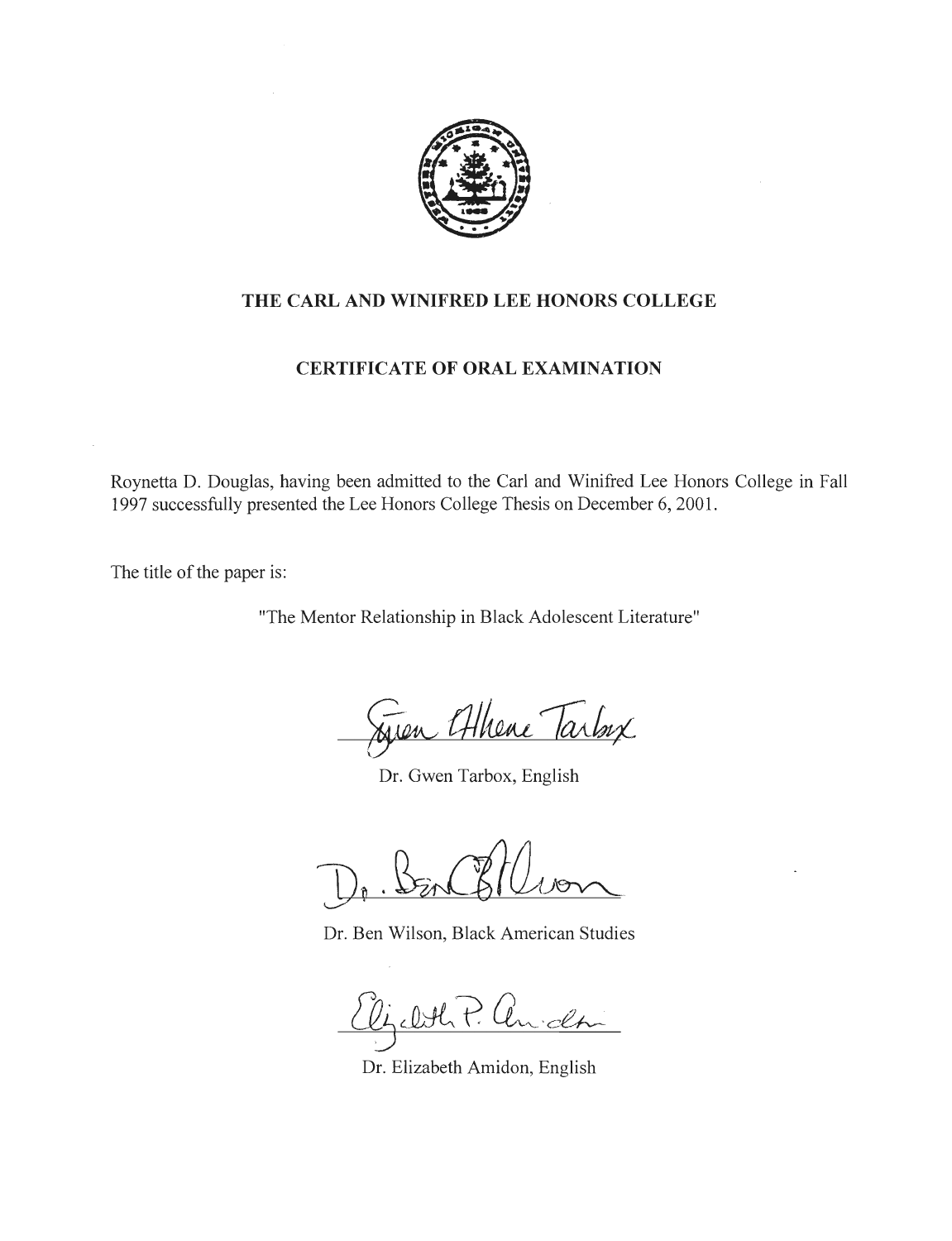# *The Mentor Relationship in African American Adolescent*

## *Literature*

Roynetta D. Douglas Honors Thesis Fall 2001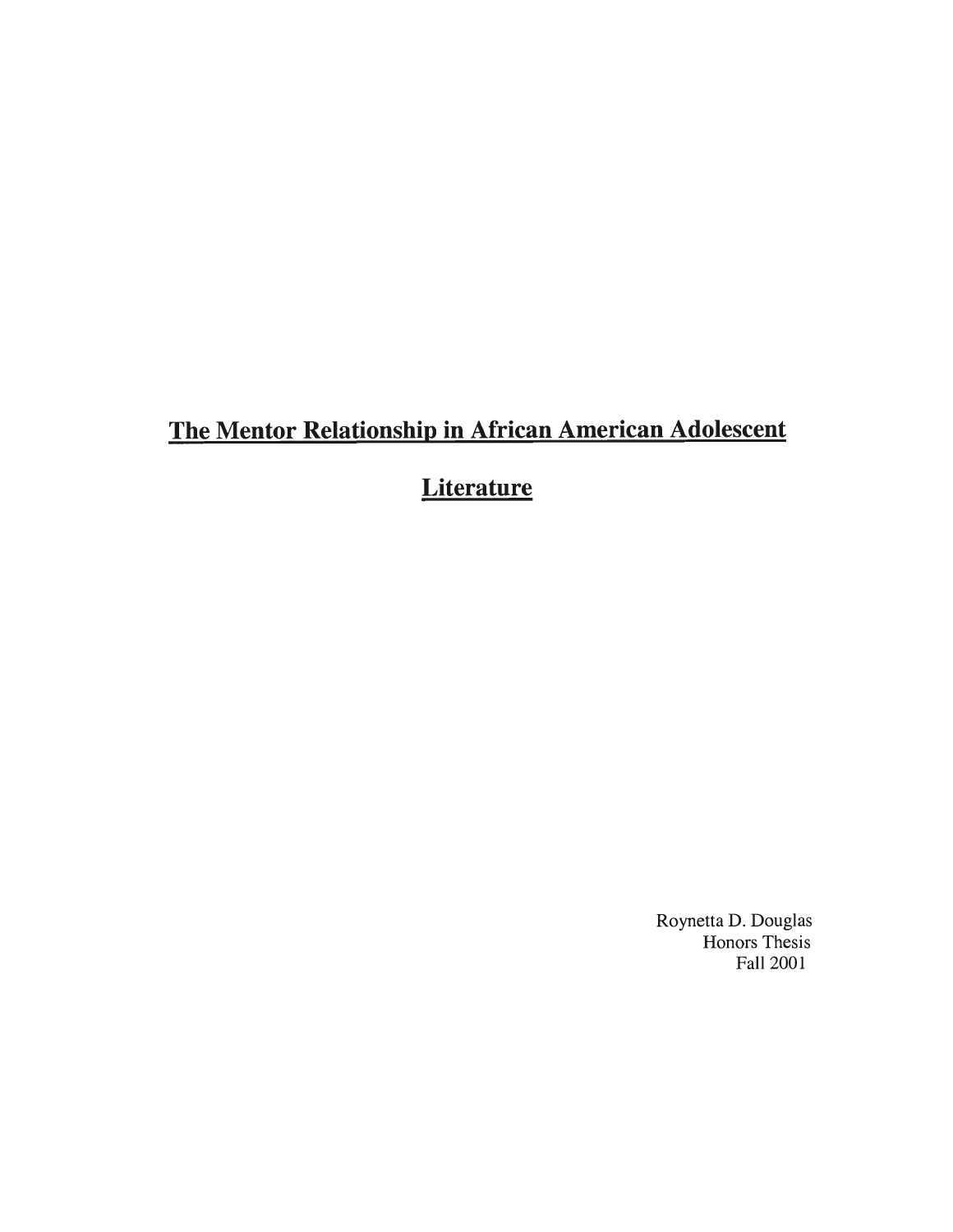The mentor relationship in African-American adolescent literature underscores the idea that young people can benefit from the counsel of caring adults outside their immediate families. In this ethnic specific subgroup, families may often suffer from financial strain due to single parent households or lack of career options. For that reason, many African-American adolescents either seek or happen upon a non-familial adult who helps them navigate through adolescence. This type of relationship, with its success and its pain, is vividly apparent in many novels geared toward young African-American girls. In The Skin I'm In (1998) by Sharon G. Flake and Only Twice I Wished for Heaven (1996) by Dawn Turner Trice, for instance, the mentor and mentee relationship is the primary focus unlike in many other novels, where the mentor is treated as a peripheral element. Moreover, both Flake and Trice create narratives in which the mentee's journey through self-discovery is quite similar that of the mentor. Indeed, it is through dual transformation that the mentor-mentee relationship becomes a successful one.

*\* \* \**

In The Skin I'm In, Maleeka Madison's transformation from beginning to end is quite remarkable, especially as Flake makes it clear that Maleeka faces both economic and attitudinal changes. Maleeka is a student at a contemporary, inner city Philadelphia middle school. Unbeknownst to Maleeka, the school hires a new teacher, Miss Saunders, who is a businesswoman from a local advertising agency. She decides to leave her lucrative position in order to give back to the economically challenged community by teachingat a local school. Before even formally meeting the school's new faculty member, she systematically highlights every negative quality Miss Saunders could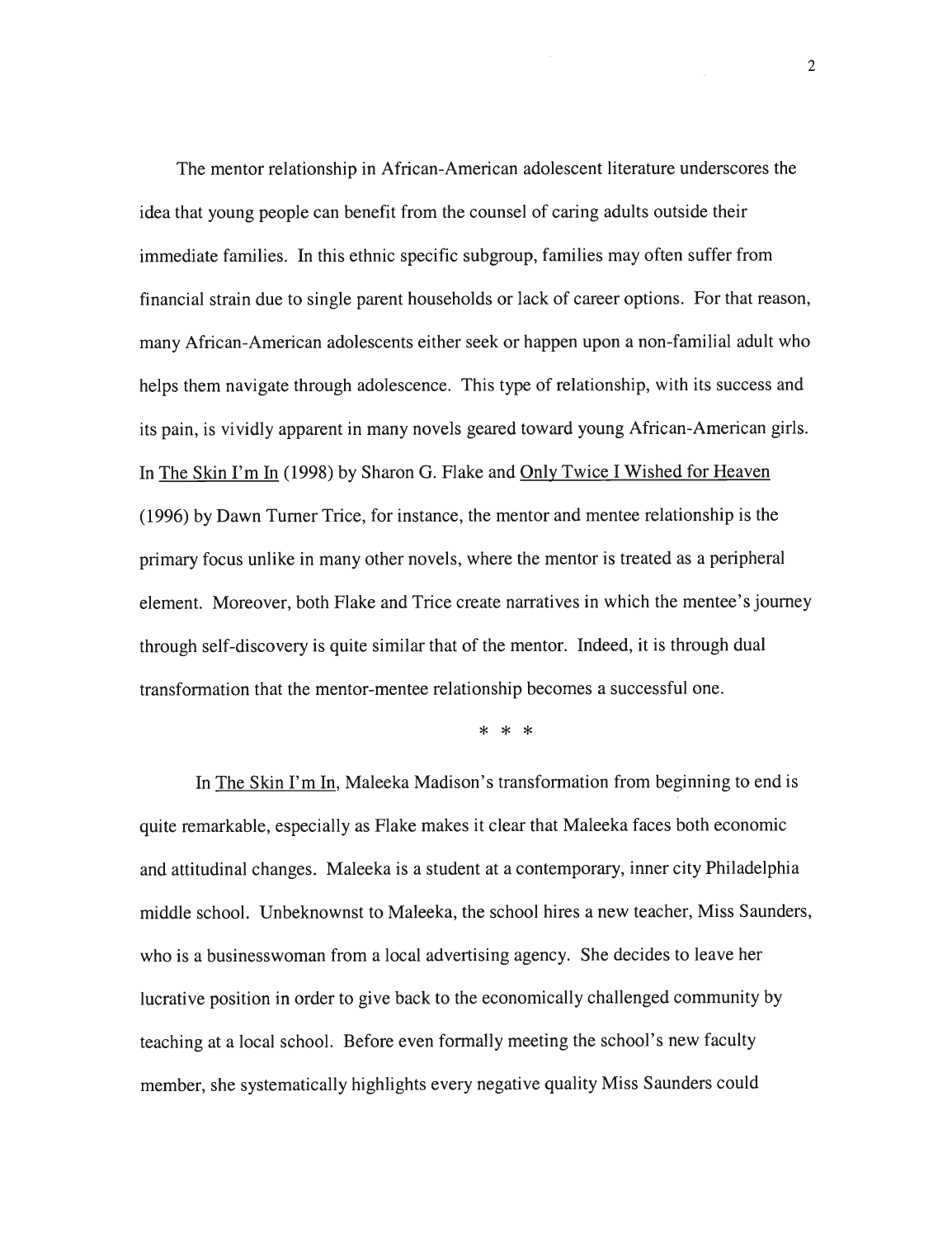possibly have by noting, "First off, she got a man's name, Michael. Now who ever heard of a woman named that? She's tall and fat like nobody's business, and she's got the smallest feet I ever seen. Worse yet, she's got a giant white stain spread halfway across her face like somebody tossed acid on it or something" (1). Part of Maleeka's reason for attacking Miss Saunders stems from her own situation; she, too, is a persecuted individual. As a tall, skinny and dark-skinned girl, Maleeka has had to endure the taunting and derogatory remarks from her peers, in particular from John-John Mclntyre, who intends for his jeers to cut so deeply that they pierce the soul. He produces this rhyme to taunt her, '"Maleeka, Maleeka-baboom, boom, boom, we sure wanna keep her, baboom, boom, boom, but she so black, baboom, boom, boom, we just can't see her'" (3). Having to listen to these types of remarks daily from John-John and other students, who join in his barrage, Maleeka understandably turns her venom onto another person whom she deems in a worse predicament than herself.

Maleeka's school life, however, is only one contributing factor to her reason for disliking Miss Saunders; she is also influenced by Charlese Jones, another student whose poor academic record and lack of self-esteem compel her to terrorize everyone -- even the teachers fear her wrath. Char is cruel to Maleeka, but Maleeka endures her ridicule because Char loans her new clothes everyday for school. In a sense, Maleeka buys Char's friendship and part of the price includes holding her negative opinions about Miss Saunders.

Maleeka's home life is also bleak and unfulfilling. Since the death of her father when she was ten years old, Maleeka's self-esteem plummeted. At one point she even admits that: "I didn't used to mind being this color. Then kids started teasing me about it.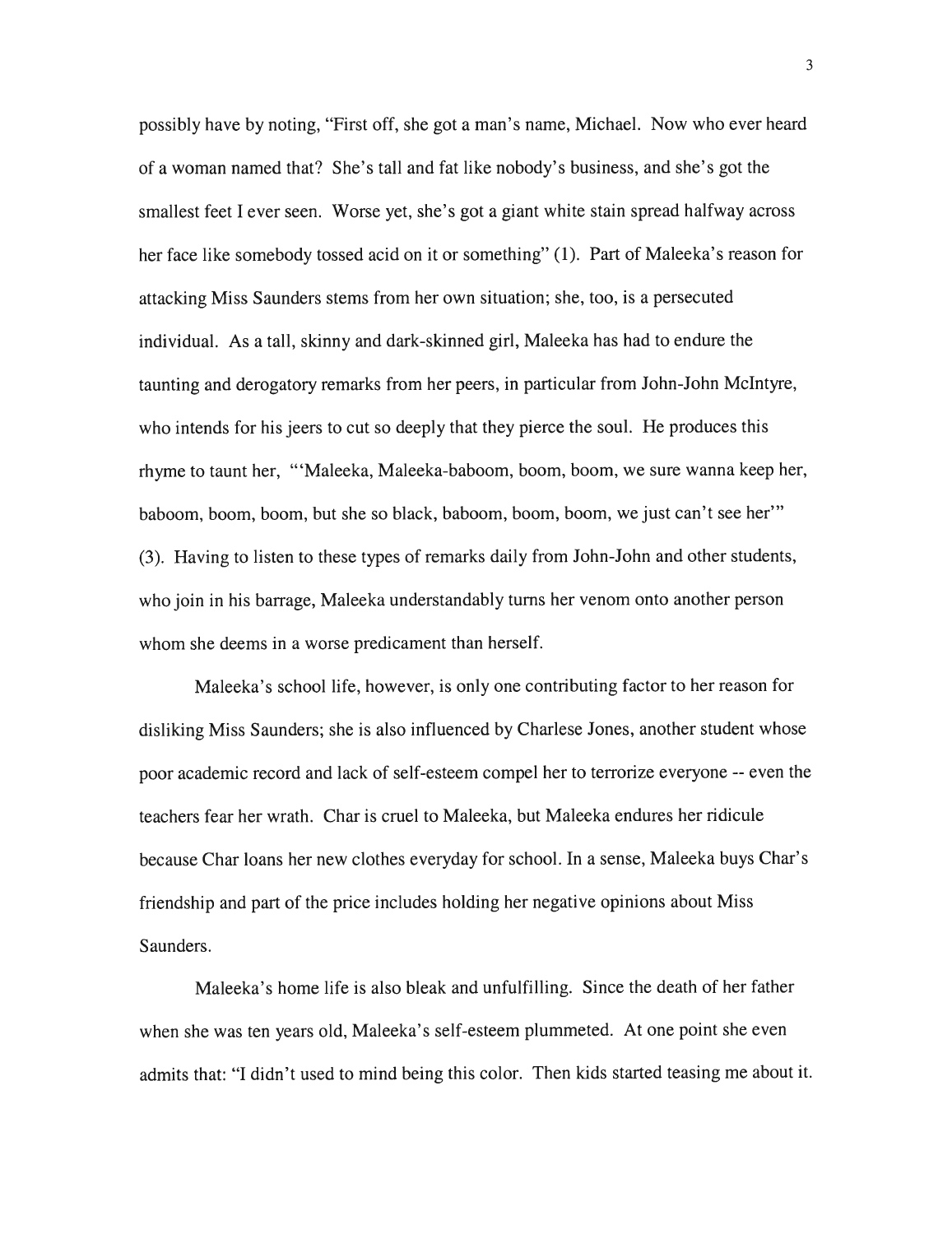Making me feel like something was wrong with how I look. And when Daddy passed away, that just made things worse... I don't get it. I think I'm kind of nice-looking. Why don't other people see what I see?" (41-42). Albeit a sweet and kind gesture, her mother's homemade clothes didn't remedy the situation. Maleeka is aware that her family does not have much money so she wears the clothes her mother makes without complaint even though in most cases her mother's sewing is flawed. She refuses to mention her opinion of her clothes because she also recognizes that sewing alleviates her mother's stress and grief.

Between her home life and school, Maleeka is in need of guidance. Unfortunately, her mother is unavailable due to her own problems, and good friends are in short supply. For those reasons, Miss Saunders is the person who uniquely fits the position because she epitomizes the purpose of a mentor. As she enters McClenton Middle School, she is quite conspicuous. Miss Saunders initially appears as a lost faculty member attempting to find her way to the office. Physically, she stands out due to her tall, full-figured body. Designer suits and shoes clad her enormous frame. Her most distinctive feature, however, is her face. She lacks melanin in the shape of a blot on her face. It is this birthmark that leads her to seek out Maleeka, perhaps with the goal of bolstering the girl's self-esteem. Miss Saunders intuitively knows that Maleeka has selfesteem problems by just looking at her because of the color consciousness within the Black community. Black people, due to the racial stereotype that have been perpetuated throughout history, have a tendency to tease people who are dark-skinned. This type of torment is common and Miss Saunders attempts to combat the effects it has on Maleeka. By illustrating that "it isn't the kind of skin people have that make them great," (Tarbox,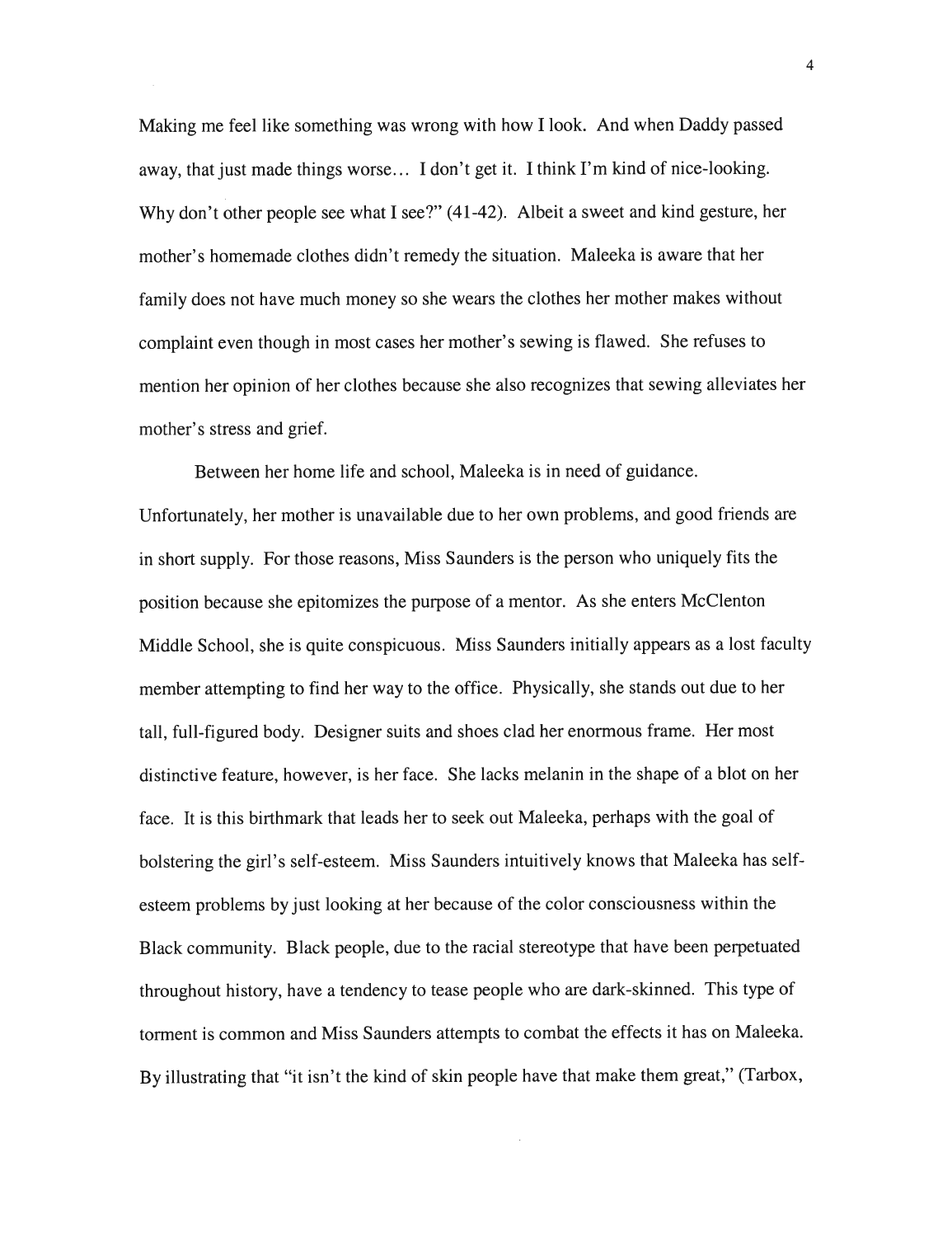77) Miss Saunders fights to teardown a mentality that has poisoned the minds of African-Americans for centuries. Their first encounter seems innocuous on the onset. Miss Saunders approaches Maleeka and says, "Excuse me. I'm trying to find the principal's office. I know it's around here somewhere. Can you help me?" (2). She innocently requests directions to the administrative offices, and Maleeka waves her hand in the general direction as a reply. As she turns to begin her trek down the hall, Miss Saunders pauses and bestows a sensitive but kind compliment on Maleeka, by adding, "'Maleeka, your skin is pretty. Like a blue-black sky after it's rained and rained,'" (3). Because skin color or lack thereof is the source of pain for Miss Saunders, she is astute in highlighting Maleeka's sensitive spot, also. That simple statement especially with the added explanatory notes illustrates Miss Saunders unique knowledge of Maleeka's circumstances and personal struggles. As it turns out, Miss Saunders' own past qualifies her exclusively for the position as Maleeka's mentor. One special and intimate way to know another's pain, embarrassment or humiliation is to have experienced those feelings personally. Miss Saunders did.

Miss Saunders also expresses her past pain to her students by doing an in-class exercise where the students are to describe what their faces say to the world. This particular scene uniquely bonds Miss Saunders and Maleeka. In an attempt to expose the extent of Maleeka's lack of self-confidence and esteem, Miss Saunders poses the question to Maleeka first. Before she utters her answer, a male classmate insults her in front of the whole class, '"Maleeka's face says she need to stay out of the sun,' Larry Baker says. 'Naw, man, Maleeka's faces says, Black is beautiful'" another male student interjects in an attempt to defend Maleeka (16), but the damage is irrevocable.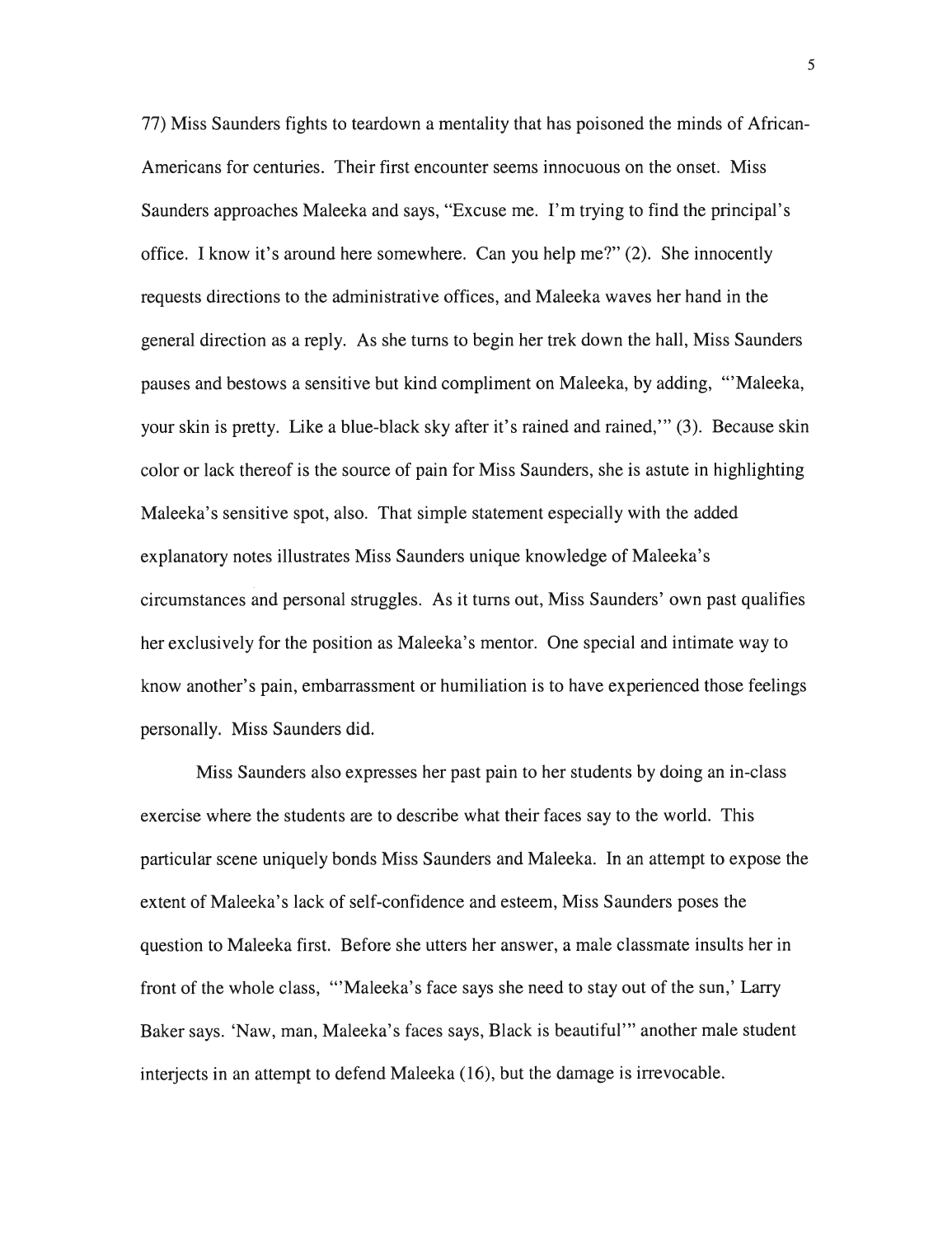At the end, Maleeka tries to humiliate Miss Saunders in like fashion by posing the question back to her. Not catching the bait so quickly, Miss Saunders strategically asks the class to participate. She wants to know what her face communicates to them. Initiallyno one wants to offer a statement. She probes by letting them know that she hears their whispered insults in the halls. Finally, Maleeka utters, "Not to hurt your feelings...but...I think it says, you know, you're a freak," (18). As if only talking to Maleeka, Miss Saunders gives her autobiography culminating with the fact the she now likes herself, which did not occur overnight. As a young person, Miss Saunders used to hold the same opinion of herself. She explicitly tells the class that her face says that she is "sassy, sexy, and self-confident" (20). Through this historical map of her journey to self-acceptance, Miss Saunders is laying out the goals she is going to try to help Maleeka achieve. Since she knows the process better than anyone, she is able to construct a plan to bring it to fruition.

Maleeka, however, is not so enthusiastic about receiving Miss Saunders or help. By paying her a compliment, Miss Saunders also embarrasses Maleeka. Their subsequent meetings mirror the first one. Of course, the reason Maleeka has these adverse feelings towards Miss Saunders is because Maleeka is being challenged. Miss Saunders questions her choice of friends and her waning interest in academics. Changes are hard and at times painful, but that is exactly Miss Saunders' objective for Maleeka. By getting Maleeka to see the negative personality traits her friends have and how they are not edifying to her academically or socially, Miss Saunders reasons that her selfconfidence and esteem will be elevated.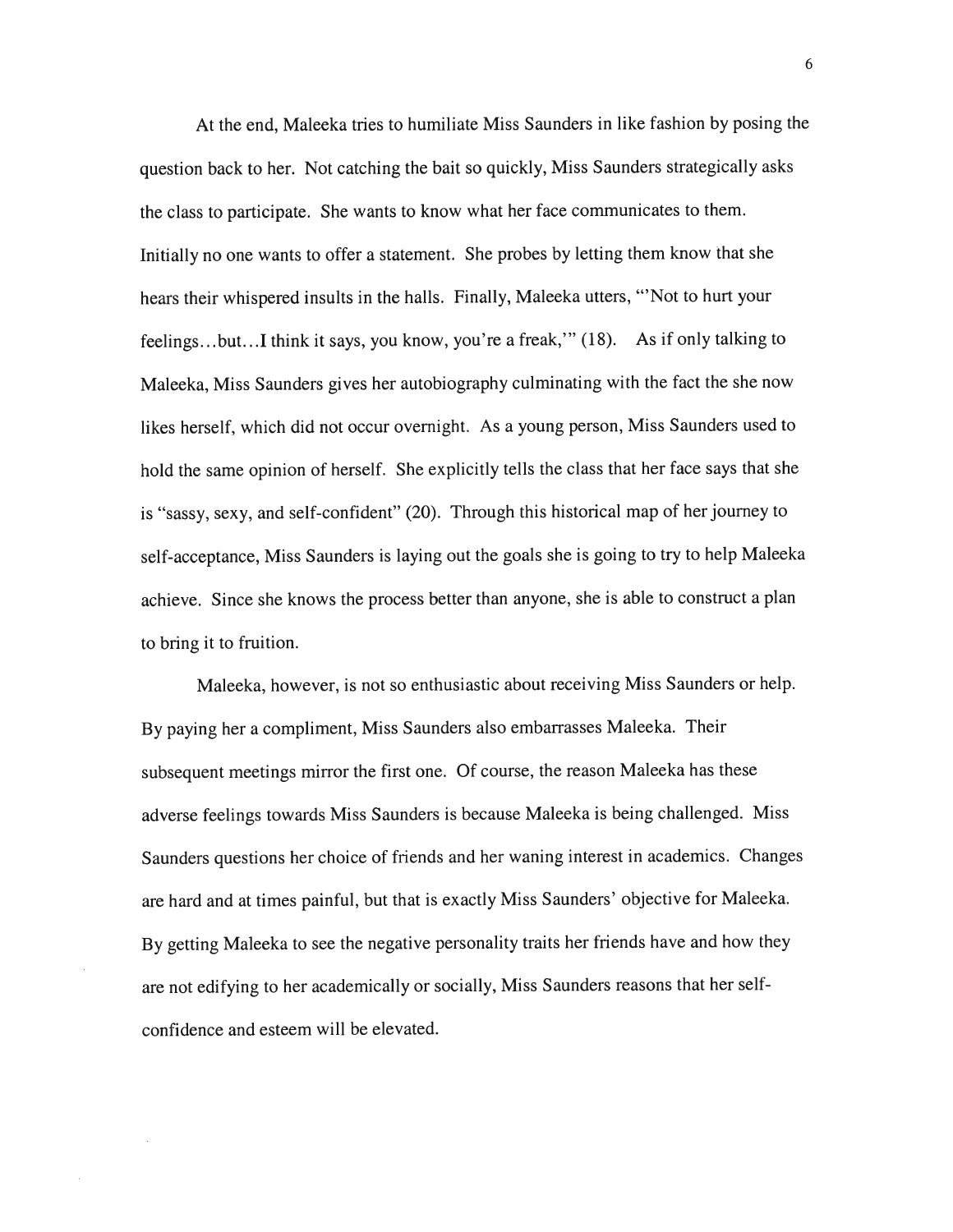The hidden cost, however, is the price Miss Saunders will be making. If Maleeka is to endure change, which is difficult, Miss Saunders has to endure a comparable situation. She will have to revisit her own painful history to ensure Maleeka's successful venture through this rough period of change. Miss Saunders' first installment is made when she tells her autobiography to the class. She relays to them how she wished nightly that her face would be all one color and how each morning her disappointment would deepen. In addition to prayers, personal and congregational, her grandparents and people of their generation, tried different concoctions to no avail. Finally, she resigned to accept that God is her creator and He loves her. Therefore, she should love herself. To her students, her process appears easy, but Miss Saunders qualifies her declaration of feeling sexy, sassy and smart. She admits that it was not miracle. It takes time and determination to reach the point of self-acceptance. By exposing her history, Miss Saunders makes herself vulnerable to these students. This action is necessary to prove to Maleeka publicly that she is not alone. Others go through pain and humiliation also.

Her next installment is made during a private conversation with Tai, a colleague and friend. At this point, the reader and Maleeka witness Miss Saunders' sensitive side. Having been friends with Tai since college, Miss Saunders is able to lower her defenses and welcome Tai into her heart and confidence, "telling [Tai] how when she was little, she prayed to God to make her face perfect. 'He didn't,' she says, 'so I tried to make up for it. To be perfect in everything else I did"' (114). While relating her inner pain, Miss Saunders is unaware that Maleeka entered the auditorium. Maleeka eavesdrops on their conversation, thus discerning the true effect the students menacing comments have on Miss Saunders. Tai tries to sympathize, '"I know the students have been hard on you.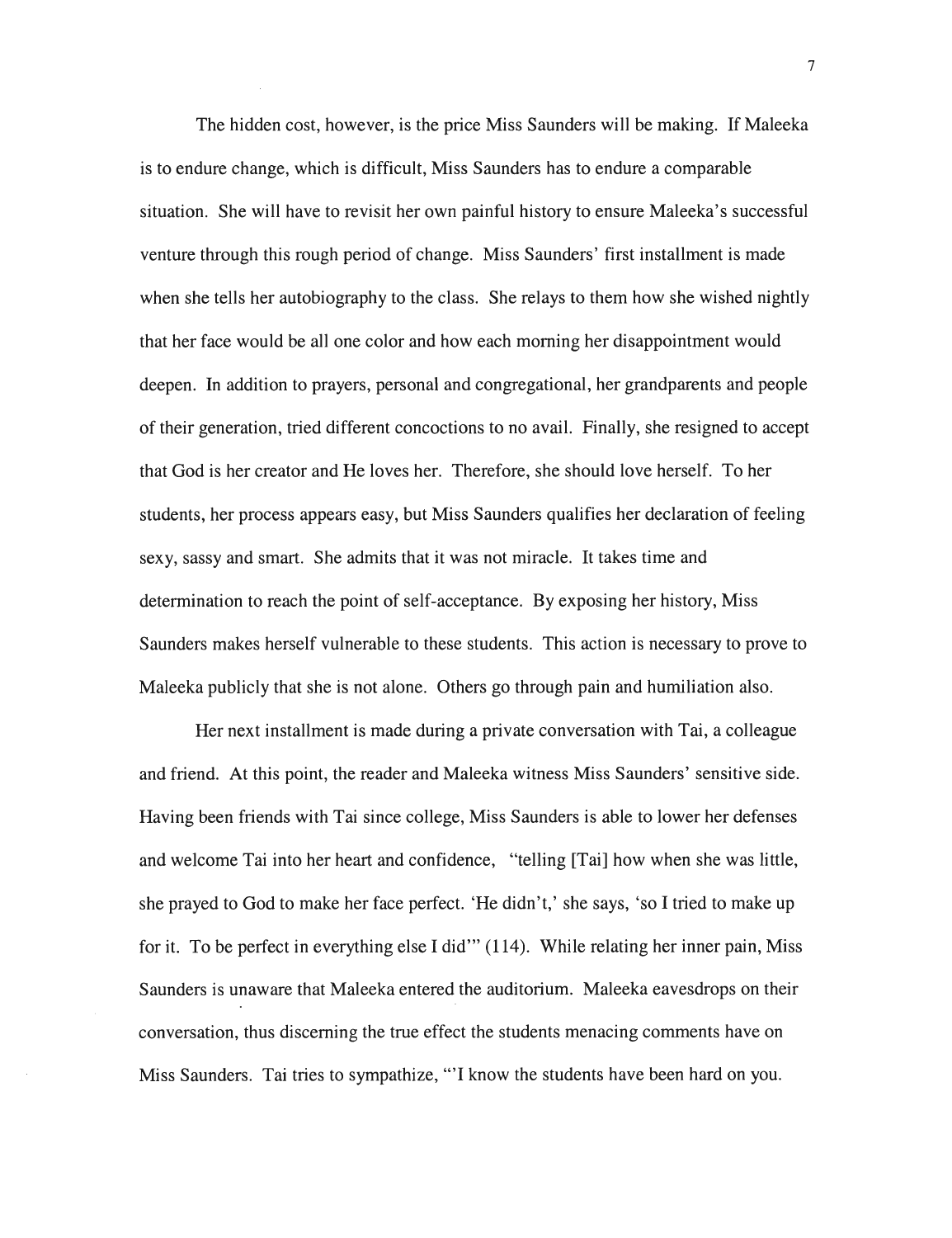The picture on the blackboard. The name-calling in the halls. Kids telling you to buy a new face.'" Miss Saunders replies, '"I don't want to talk about it,'" thus shutting the door on Tai's invitation to share her pain (114). That is not to say that Miss Saunders is not truly a confident woman. She is just caught off guard. Witnessing the taunting and scathing remarks thrown at Maleeka daily by her friends, rips Miss Saunders heart apart. They are vivid reminders of her past, her history and even in some ways her present. Even though pain is accrued through this process, it is a necessary evil to encounter in order for healing to occur. When Maleeka's presence is realized, Miss Saunders is furious. Maleeka promises to not breathe a word to anyone, but Miss Saunders is not quick to put her confidence in Maleeka; however she must trust Maleeka in order for this relationship to be productive for all involved.

In the end, Miss Saunders uses a wonderful tool to help Maleeka begin her process of healing by asking all of the students to work on a creative writing project in pairs. Maleeka, without the help of her partner, decides to write a slave narrative in journal form. This exercise proves to be quite therapeutic. It is apparent from the slave girl's name, Akeelma - a reworking of her own name--, that Maleeka is using this journal to release her own pain. Even Maleeka begins to confuse her life with that of her character:

> Mostly, I'm thinking and writing in my diary- our diary, Akeelma's and mine. Lately it's hard to know where Akeelma's thoughts begin and mine end. I mean, I might be starting off with her talking about how scared she is with the smallpox spreading around the ship and killing people.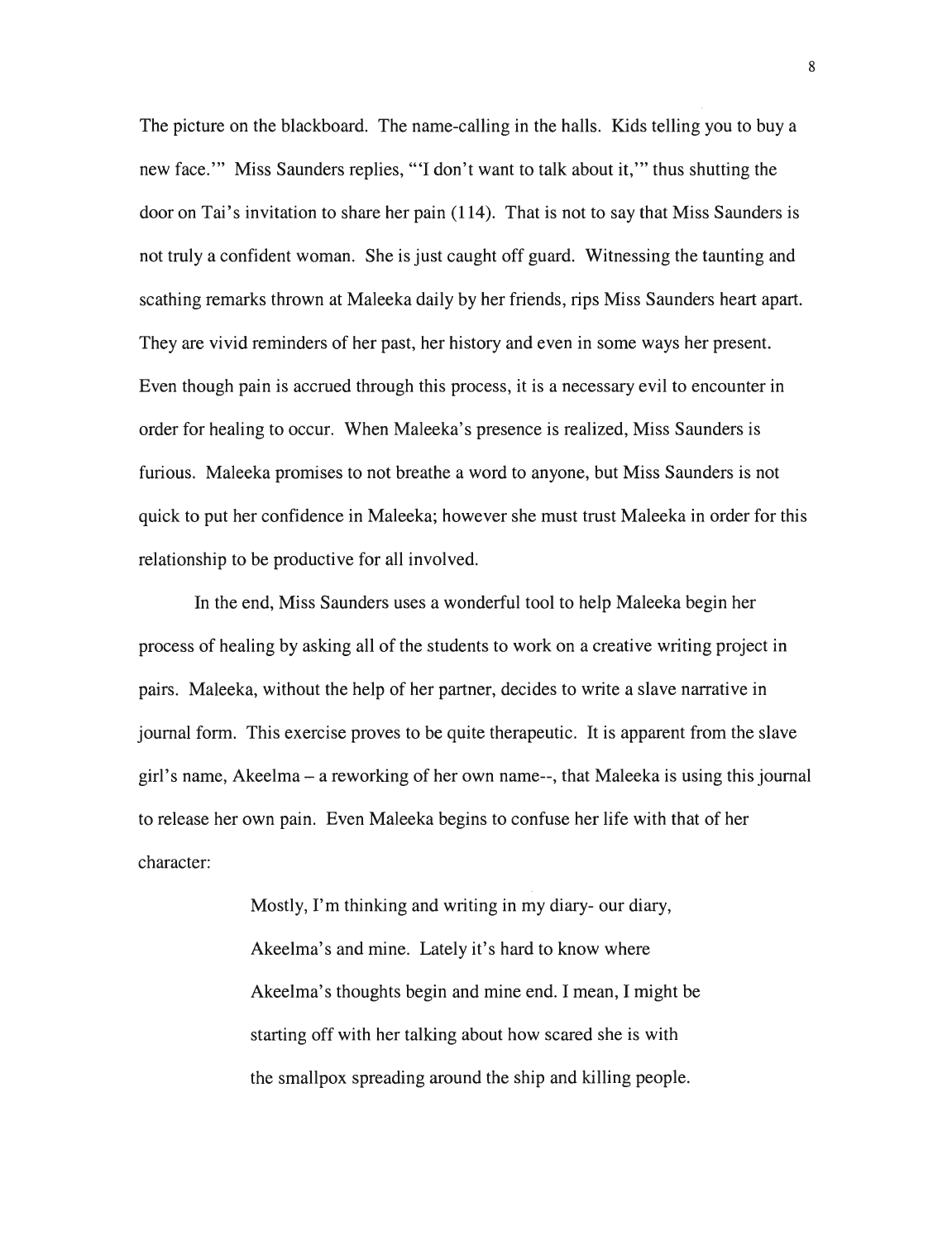Then I end up the same paragraph with Akeelma saying she's scared that maybe people will always think she is ugly. But I'm really talking about myself. I'm scared people will always think I'm ugly," (96).

Despite these moments of self-doubt, Maleeka is as anxious to write her journal project, as Miss Saunders is to read her entries. This little exercise does achieve it intended purpose because often Maleeka is unsure who is actually experiencing the action and relaying the words. Maleeka and Akeelma become one entity almost. Plus without any encouragement, Maleeka enters her journal in a public library contest. This action, without encouragement from any outside source, demonstrates her heightened level of confidence. In addition to entering, Maleeka also wins the contest. She finally emerges as her own bright and shining star.

This slave journal opens another interesting facet of this novel. It places it uniquely within the African American experience. Even though the extent of Maleeka's knowledge about slaves is unclear, her bond to them is beautifully illustrated in her journal. Akeelma, her main character, voices similar concerns as any young girl would have like:

Worse than no food and stink everywhere is having Kinjari see me now. Momma would say I am a vain and foolish girl. Here dying and wondering what some boy thinks about me. But I can't help it. In my village, Kinjari's family would know my family and maybe arrange for us to be married. Even at my age - thirteen. But no one would ask to marry me like this. Sitting in my own filth.

 $\overline{Q}$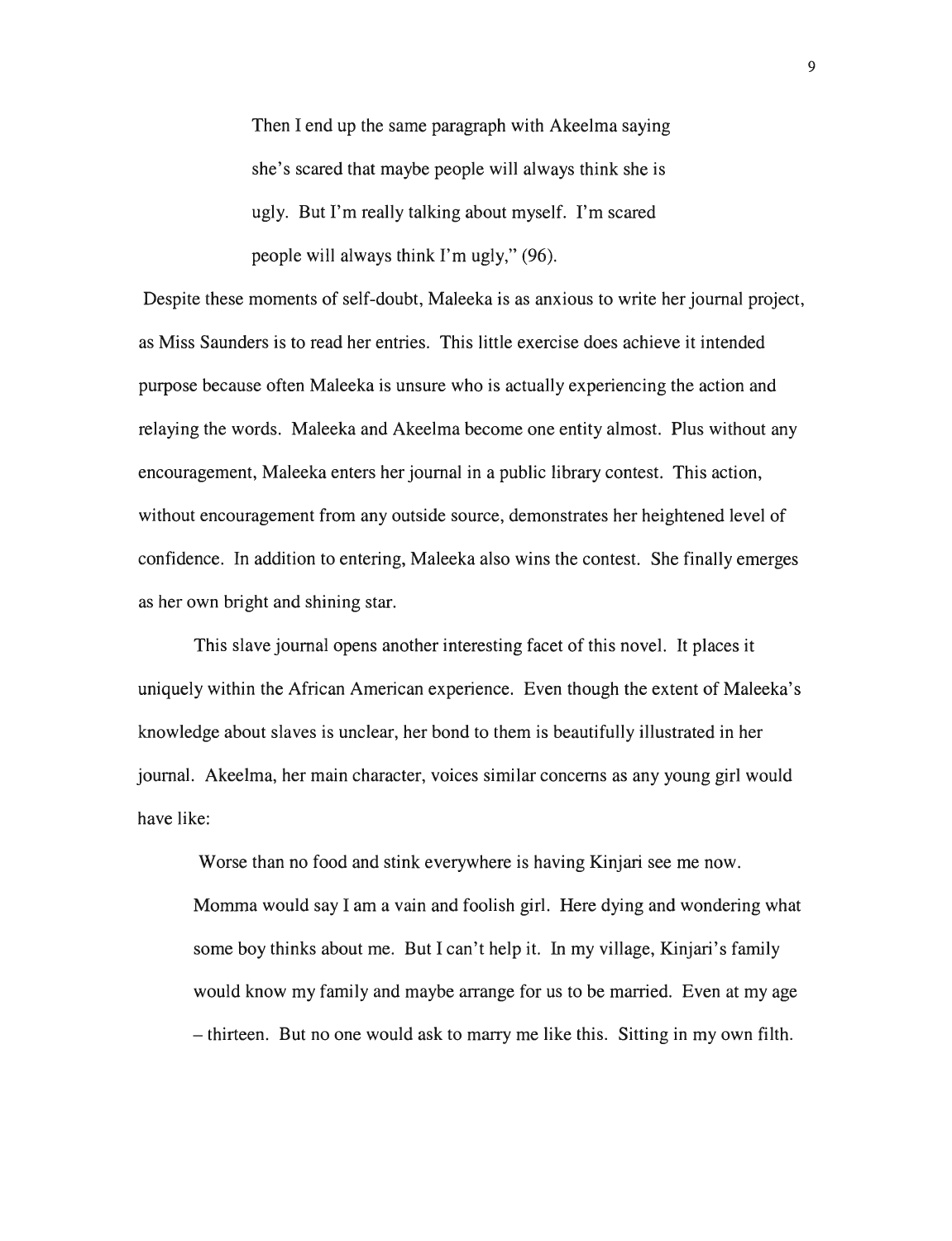My head shaved clean to keep lice away. Skin dry and ashy like tree bark ate away by the desert wind (26).

Akeelma is, in way, Maleeka's ancestor, but she, too, has issues with self-doubt and lack of self-esteem due to her appearance. In addition, she chooses a time period where others are punished and abused due to their skin color. That is not to say that Maleeka consciously chose this topic for its social parallels, but Flake did. She brings this tale forward for two main reasons. First, she takes the issue of self-esteem out of time. By illustrating that hundreds of years ago girls still wanted boys to like them even when they had a hard time liking themselves, Flake bridges gaps across generations. Second, she places an ethnic specific stamp on this piece. The slave experience in America is unique to Africans and their descendants. By almost pinpointing the origin of self-hatred within the African American community, she opens the door to eradicate it. She isn't placing blame. This is evident in the fact that she doesn't place a color on the slave masters. Her focus is on the slaves, Akeelma and Kinjari, her crush. However, the history this slave journal implicitly contains should not be overlooked. It is through this past that pride in the race develops. By writing and becoming intimate with her foremothers, even through fiction, Maleeka is able to learn that her dark skin is a credit to her heritage not a feature that should be shameful.

*\* \* \**

Unlike Flake's novel, Dawn Turner Trice's novel Only Twice I Wished for Heaven is not primarily for adolescent readers, thus the issues and themes introduced in this novel are more complex and adult-oriented. At its genesis, Trice's novel was written for a more mature audience, but due to its adolescent protagonist, younger readers'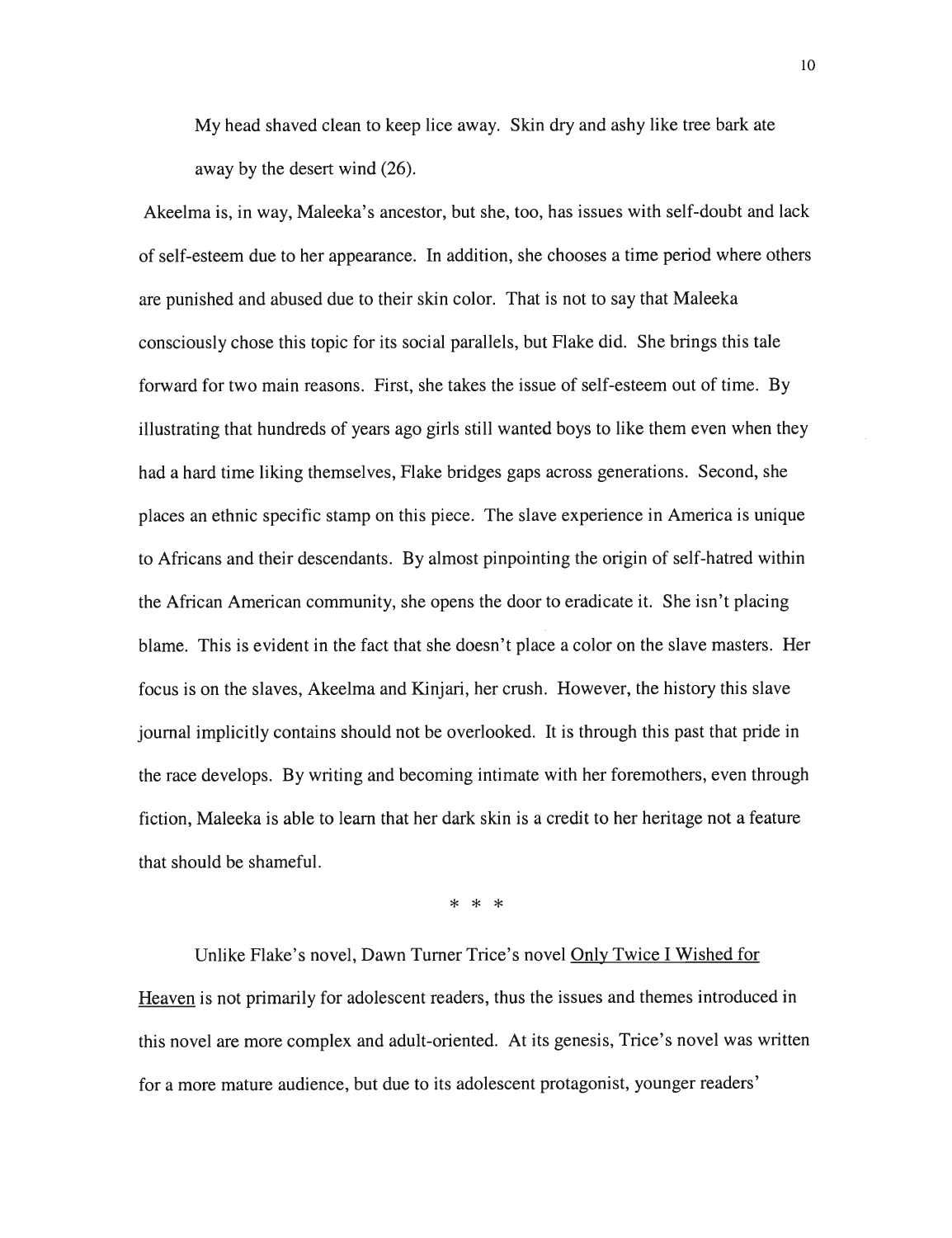interest was aroused. It is also the intricate, interlocking storyline that distinguishes this novel from the straightforward plot of Flake's novel. This is a stylistic difference that more fully illustrates that Trice intends this novel for an adult audience. This story about 12-year-old Valerie Nicholae and 11 year-old Tempestt"Temmy" Saville is told from the point of view of 70-year-old Miss Jonetta Goode and 31-year-oldTemmy. Despite the narrators' distance from the events, Trice still convincingly recreates a childlike person through the innocence Temmy infuses into her younger self, but the lapse of time adds a mature outlook that cannot be ignored.

Trice's novel is an example of the bildungsroman genre that contains two interwoven coming of age tales. The first concerns Temmy, who moves from her home on the far south side of Chicago to an elite community subdivision named Lakeland. Because of this disruption and its effects on her parents, Temmy has to find outside influences to help guide her through adolescence. Temmy's mother is unavailable due to her own feelings of loneliness; her father begins questioning his earlier, more socially conscious, views and looking outside the home in his new position as a teacher in the Lakeland school to have his emotional needs fulfilled. Looking for a mentor among her father's colleagues would prove useless to Temmy as well. These teachers are more preoccupied with superficialities than with the true mission of educating their students.

With all immediate adults lacking the needed knowledge or time to help, Temmy travels outside her safely constructed subdivision to the dangers that lie in the neighboring 35<sup>th</sup> Street community. A tall, ivy-covered fence, designed by the Lakeland developers to shut out the "real" world, divides Lakeland and 35th Street. When Temmy, homesick for her old south side neighborhood, crawls through a gap in the fence, she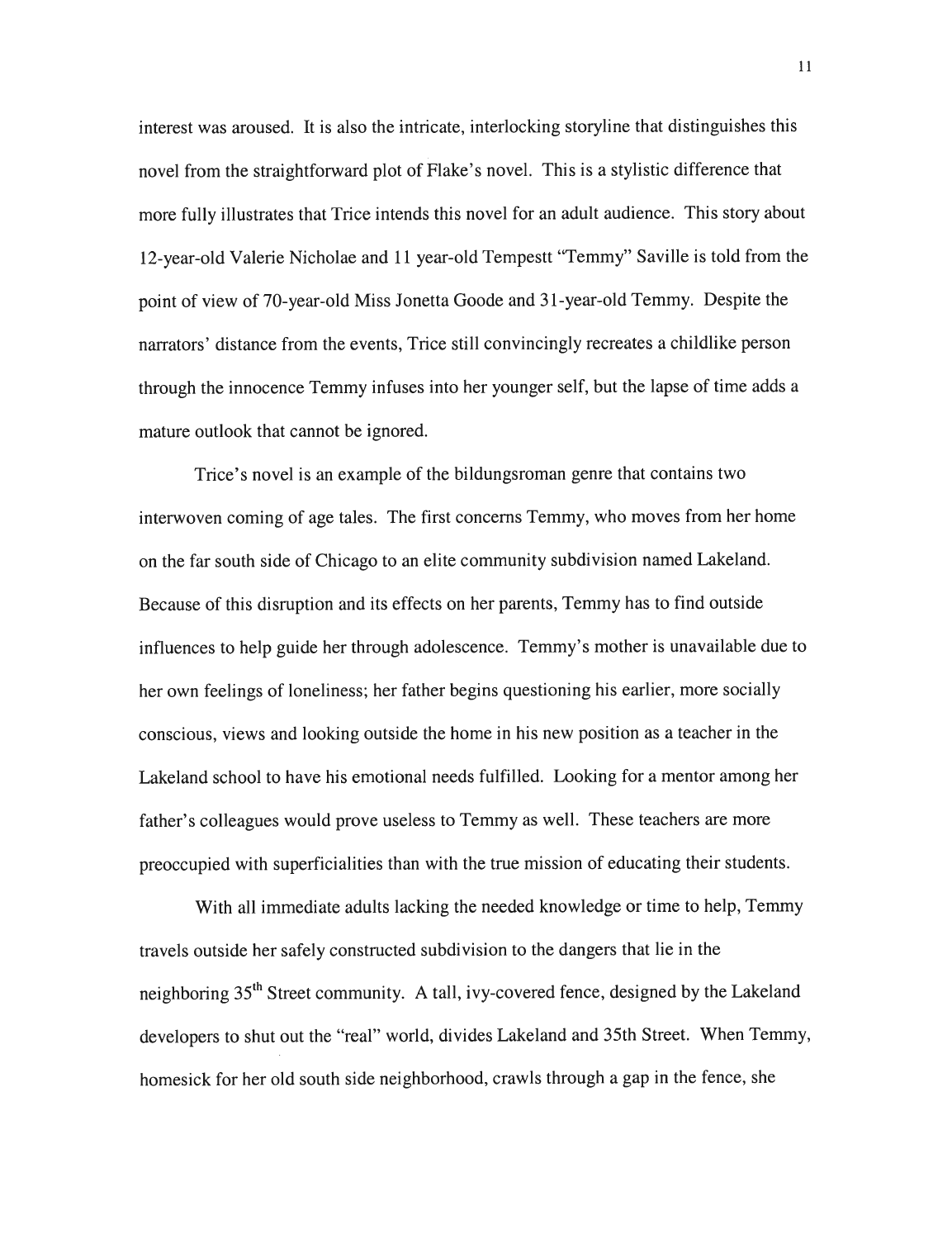encounters a tall, alluring, and charismatic street preacher in the person of Alfred Mayes. As Temmy reaches out to touch him, her future mentor, Miss Jonetta, snatches her from behind. Sensing the danger Temmy is encountering and knowing she is from behind the fence, Miss Jonetta reprimands her for sneaking over to 35<sup>th</sup> Street and commands her not to return because 35<sup>th</sup> Street is not safe like her Lakeland home. Temmy promises, but both she and Miss Jonetta know that Temmy will return and when she does, Miss Jonetta will assume the mother-like role and protect her. Upon introducing Miss Jonetta, the second coming of age tale is presented. Interspersed throughout the novel are flashbacks in which Miss Jonetta recalls her own passage from adolescence to adulthood. By describing these events, Miss Jonetta's fierce protection of Temmy and dislike of Alfred Mayes are put into context.

Over the next few months, Temmy returns frequently to Miss Jonetta's store, O'Cala's, on 35<sup>th</sup> Street. Miss Jonetta quickly becomes Temmy's friend and confidante, and the young girl shares her feelings of loneliness and isolation because she has been unable to make friends due to her inability to conform to the bourgeois society of the Lakeland community. As a motherly mentor, Miss Jonetta soothes Temmy's fears and encourages her to have the confidence not to let the opinions of her peers define who she is. Not only does Temmy run through the fence to find comfort and assurance about school, but also to gain understanding about her parents and to share her concern about Valerie. As her family continues to grow distant, Temmy seeks Miss Jonetta to voice her concerns. After seeing her father sitting too close to one of his students, Temmy tells Miss Jonetta that she thinks her father no longer loves her. It is not until Miss Jonetta explains that "a man is a weird animal" and that "if you give your papa some time he'll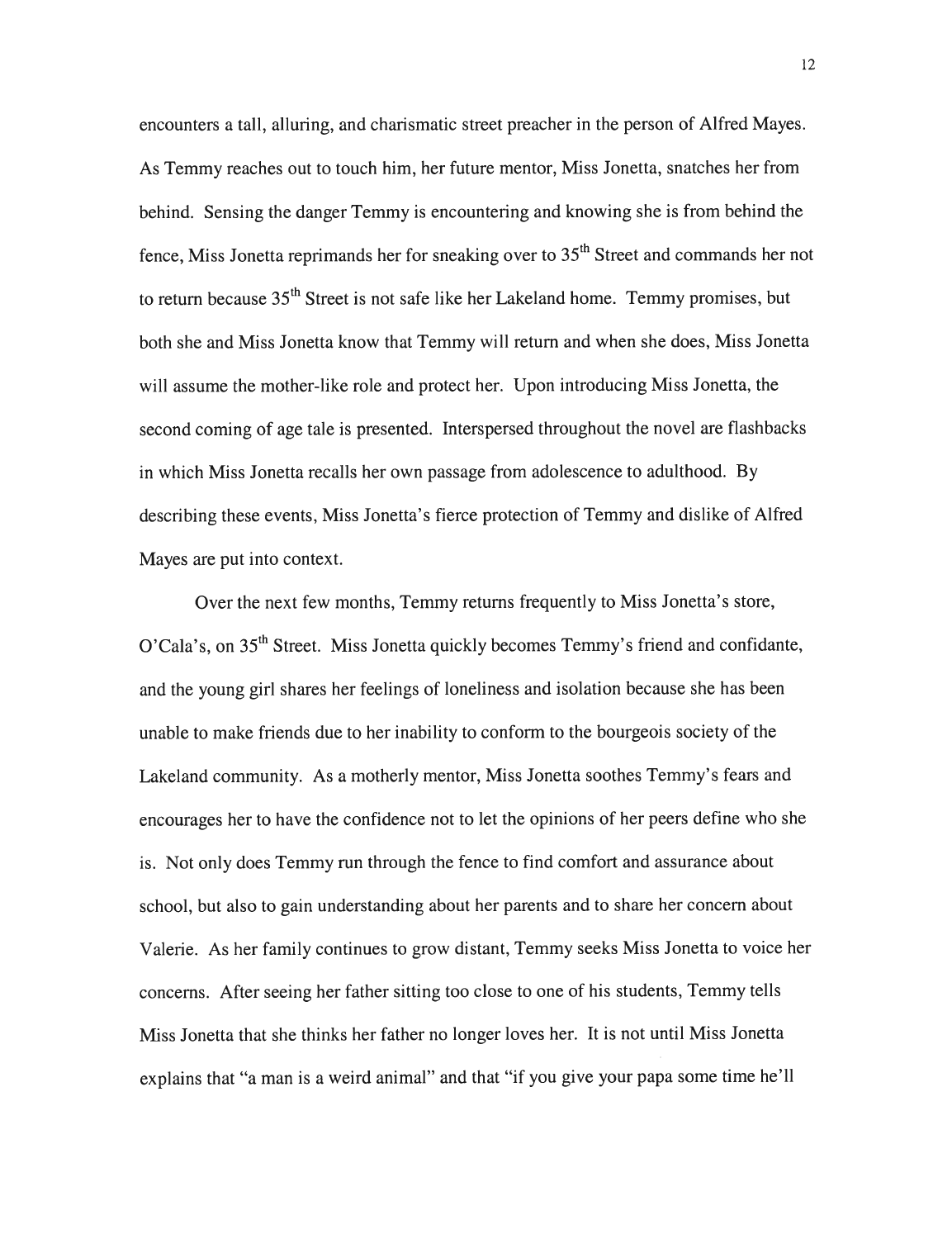begin to come back to you" (100) that Temmy calms down and lets go of her fear. Miss Jonetta has the exact same effect on Temmy when she talks about Valerie. Before they ever get to meet, Miss Jonetta knows that Valerie is often absent from school and is ostracized by the school children also, but without arousing Temmy's suspicions, Miss Jonetta investigates Valerie's life to alleviate her own worries.

At first, Miss Jonetta is concerned with protecting Temmy from becoming ensnared by Alfred Mayes. The more Miss Jonetta tries to curb her interest with stern warnings, the more Temmy desires to learn more about Alfred Mayes. Her curiosity is quenched when she sneaks past O'Cala's one day and attends one of his sermons on  $35<sup>th</sup>$ Street. He immediately is drawn to her and begins a conversation with her quite innocently. As he begins to shuffle a deck of cards to illustrate that '"one thing about the Master is that he'll give you a second chance'" (144), Judd, a friend of Miss Jonetta's and a frequenter of O'Cala's, shows up, and Temmy is again snatched from Alfred Mayes. In fear of upsetting Miss Jonetta, much like a child would be afraid of upsetting a mother, Temmy begs Judd not to tell Miss Jonetta. Instead of agreeing to her promise, Judd tells her to say away from Alfred Mayes. Trying to do anything to insure that Miss Jonetta never finds out, Temmy immediately agrees. It is here that the hold Alfred Mayes has on Temmy is broken, but the memory of his physical being especially, his flashy rings, which are gold, is indelibly burned in her brain.

Beyond Temmy's captivation with Alfred Mayes, Miss Jonetta treats Temmy's concerns and fears with sensitivity. To Miss Jonetta, they seem to be standard adolescent issues. It is not until Temmy begins to speak of her friend Valerie that Miss Jonetta starts to become concerned. The first day Valerie attends Temmy's class, Temmy could not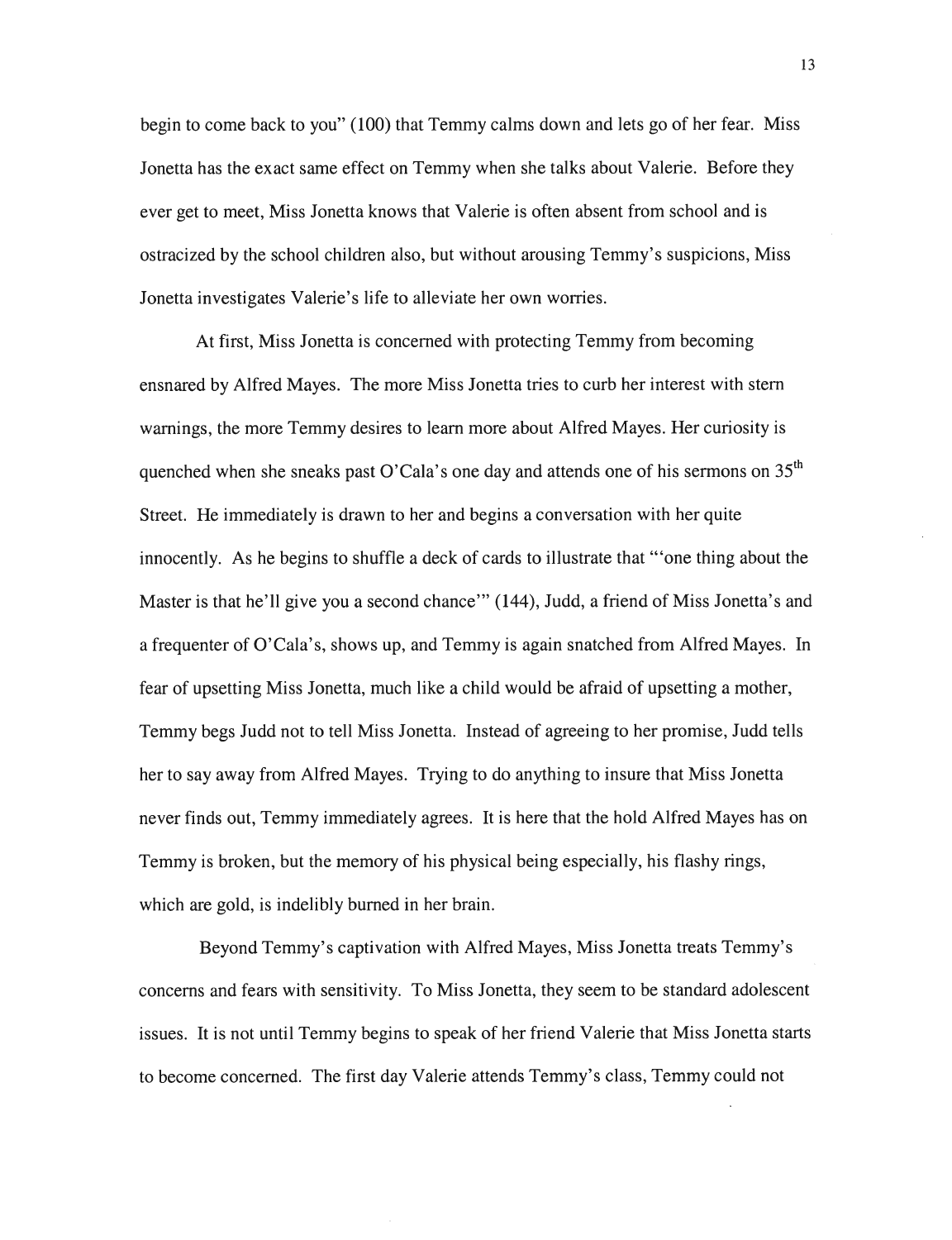sneak through the fence fast enough to tell Miss Jonetta. Upon entering O'Cala's, Miss Jonetta notices that Temmy is unusually excited: "Today... in school? We got a new girl named Valerie Nicholae. Well, she's not new, but this was her first day back. And she sits right in front of me. She used to live over here; her Mama still does and she's not at all like the other Lakeland girls,'" (84). Part of the reason Temmy gravitates to Valerie is because she seems to be the most genuine person Temmy has met inside the walls of Lakeland. In this way, Valerie complements Miss Jonetta's role in Temmy's life. Lakeland, due to its location and development, is very much an escape from reality. The Lakeland community tries to make life easy and nearly perfect. This is evident in the mere construction of the subdivision. For example, all the windows facing east toward  $35<sup>th</sup>$  street appear to be real windows from the outside, but on the inside, they are cement blocks, thus making the statement that life outside Lakeland does not exist. Also to keep the water of Lake Michigan blue, the management uses food coloring to perpetuate the façade of perfection. Valerie shatters this image, and Temmy, rejecting the pretense, is attracted to her.

Valerie's presence at Lakeland is totally different from her peers. She lives in Lakeland because her brother, John, who is the head laundry man. In exchange for his labor, they receive housing and Valerie may attend school. Their apartment is far from luxurious. It is in the dark, hot basement of building five-thirty-five; Valerie's room is smaller than Temmy's housekeeper's sewing room. Needless to say Valerie is quite poor. Despite her living quarters, Valerie still tries to attend school. Unfortunately, her attendance is sporadic at best. She will attend class consistently for about a week, but then she is gone for another week or two. At first, Temmy is quite concerned, but then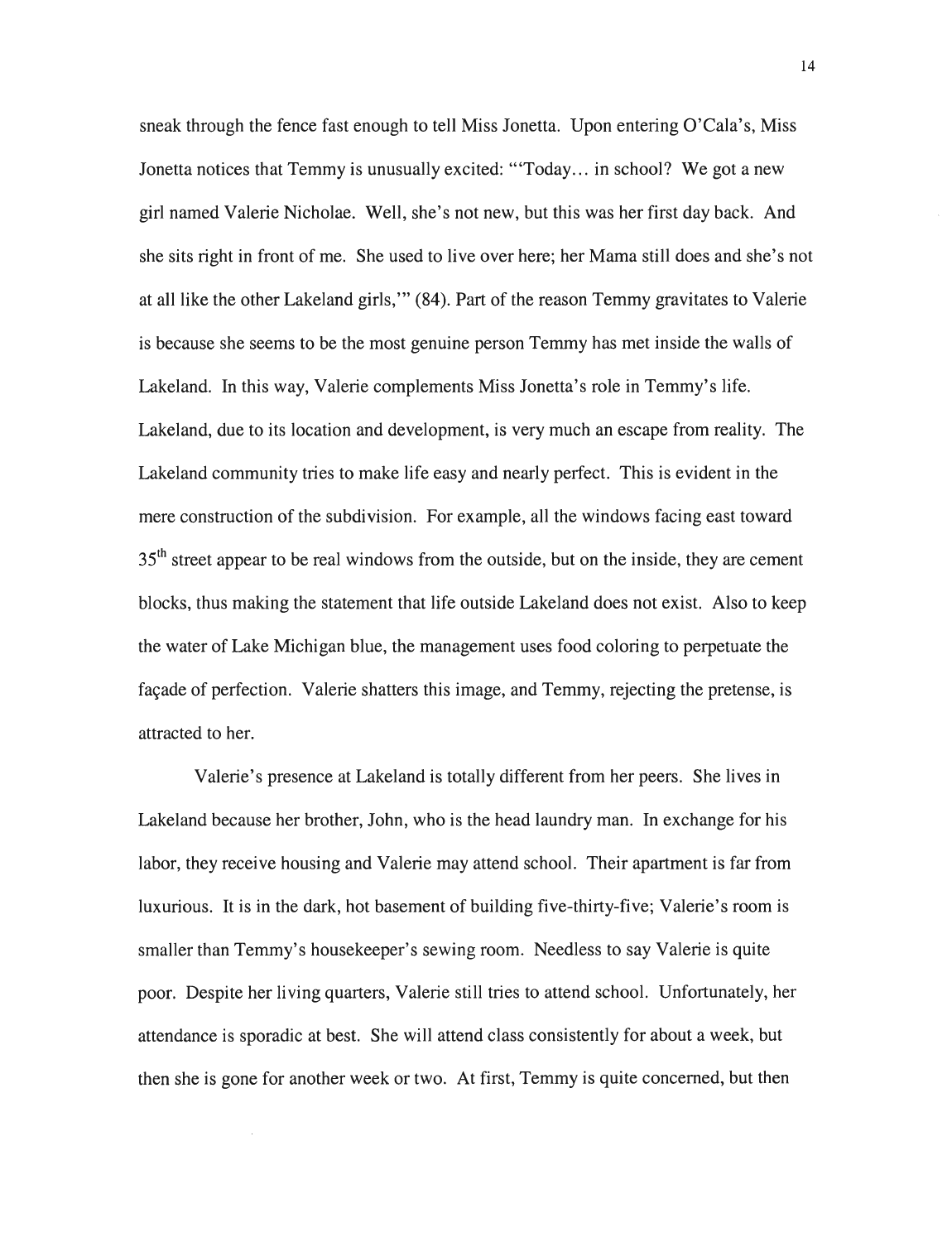she begins to relax a bit with the routine. Like clockwork, everyday Valerie is present a yellow Nova awaits her after school to take her outside the safety of Lakeland. Each time she returns, Temmy becomes a bit more concerned about her friend not because of her absence but due to the changes in her personality. Temmy notices that she "dragged her up to the blackboard" in class and "began to slump, almost rooting herself in her chair" at the end of the school day (161). Each time Valerie returns to school, she is more withdrawn and secretive. It is during these times that Temmy's curiosity is piqued about what actually happens while Valerie is outside of Lakeland living on 35<sup>th</sup> street.

As days pass, Temmy excitedly talks of her new and only friend at Lakeland. Even though Miss Jonetta previously warned Temmy to steer clear of those uppity Lakeland girls, Temmy tries to highlight how different Valerie is from the other students because she has "lots of color" (84). Temmy offers to bring Valerie to O'Cala's for Miss Jonetta to meet her, but since Temmy travels through the fence secretly, Miss Jonetta discourages Temmy from bringing a friend with her. Once Temmy shares the fact with Miss Jonetta that Valerie's mother is a part of the New Saved street ministry led by Alfred Mayes, and that Valerie still stays in a housing project on  $35<sup>th</sup>$  Street, Miss Jonetta's concerns about this child grows. She begins trying to protect Temmy from the influences Valerie brings from  $35<sup>th</sup>$  Street and searching for ways to protect Valerie from the evil that surrounds her also. In order to protect both of these young girls, Miss Jonetta, much like her counterpart Miss Saunders, must revisit her own painful childhood and growing up on 35<sup>th</sup> Street.

As a girl, Miss Jonetta moved to the south side of Chicago with her father and sister. Due to her wild and adventurous nature, she succumbed to the allure of 35<sup>th</sup> Street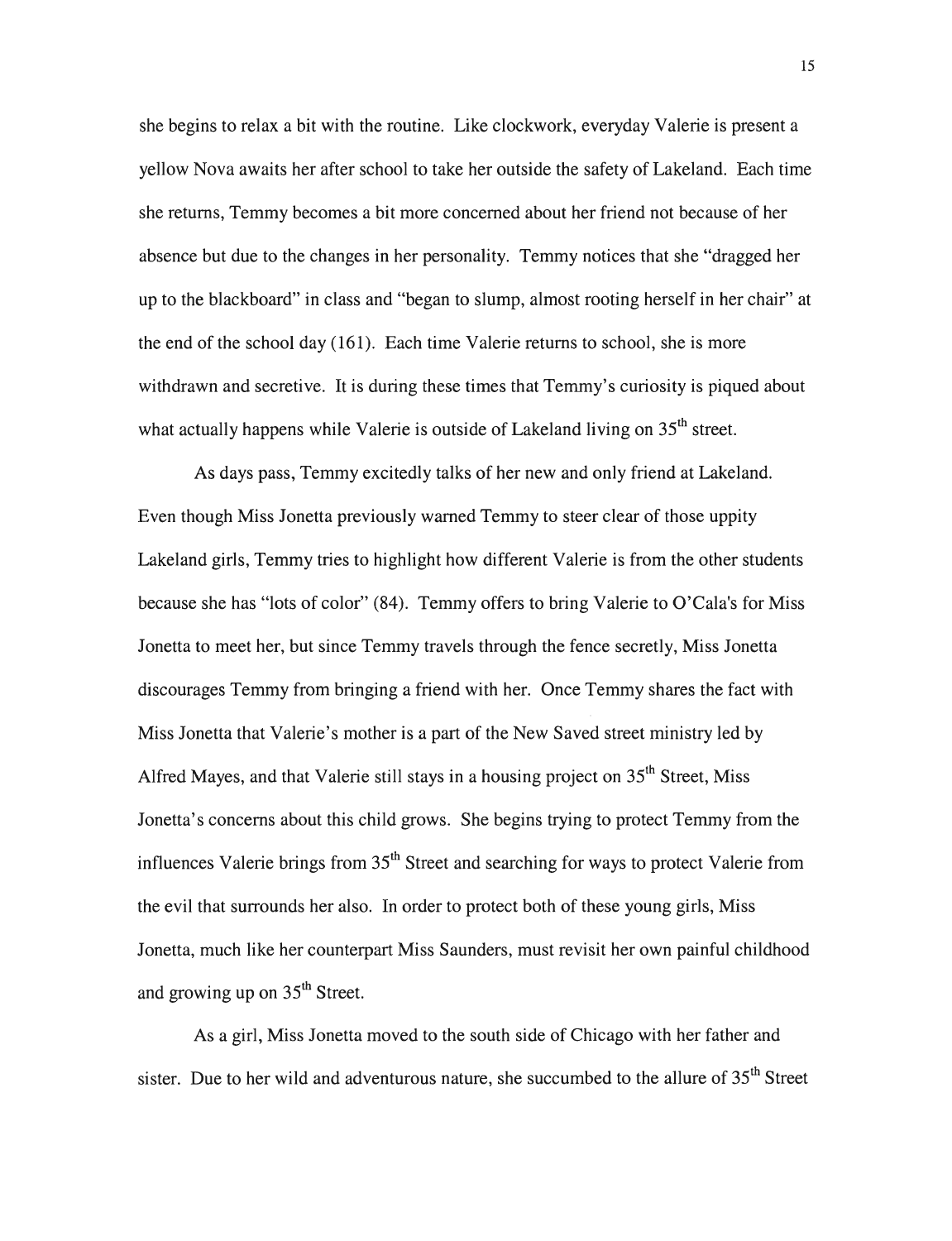in general and Alfred Mayes in particular. Because she knew it was forbidden, Miss Jonetta and her sister, Essie, snuck out of their "bedroom window like two men tipping out on their wives" (45) and went to  $35<sup>th</sup>$  Street where they saw women wearing clothes that left their mouths gaped. When they entered a nightclub where a woman was singing the blues, Miss Jonetta first laid eyes on Alfred Mayes. As the woman on stage was singing, a man "strutted up to that woman" and "grabbed her fanny and they squeezed and hugged and touched each other as they did a slow, nasty dance," (48). Through this action, Miss Jonetta becomes captivated by Alfred Mayes. As they re-enter their bedroom window, Aunt Ethel meets Essie and Miss Jonetta. Being bolder and more recalcitrant than Essie, Miss Jonetta is consequently thrown out of her house because her Aunt Ethel, being a part of the New Saved Christian street ministry, disapproves of Miss Jonetta's thirst for excitement.

With nowhere to go, Miss Jonetta returns to the same nightclub where she first encountered Alfred Mayes. As she sets in the bar trying to figure out what to do, Alfred Mayes reappears and asks, "'What's a pretty young thang like yaself doin' out so late?'" (108). Being young and naive, Miss Jonetta tries to lie and say, "T got friends I'm waiting on,'" (108). Alfred Mayes, knowing the street life better that she does, offers her a place to stay and she accepts his offer. Soon he puts her to work in his whorehouse. Inevitably, she becomes pregnant and claims that it is Alfred's child. In return for her work, Alfred kicks her out, and she reluctantly returns to Aunt Ethel's house by her father's permission because Aunt Ethel does not want her to return. There she lives in the "damp and cold" (113) basement without any contact with Essie or Aunt Ethel would "make me leave no matter what Papa said Baby or no baby," (113). She gives birth to a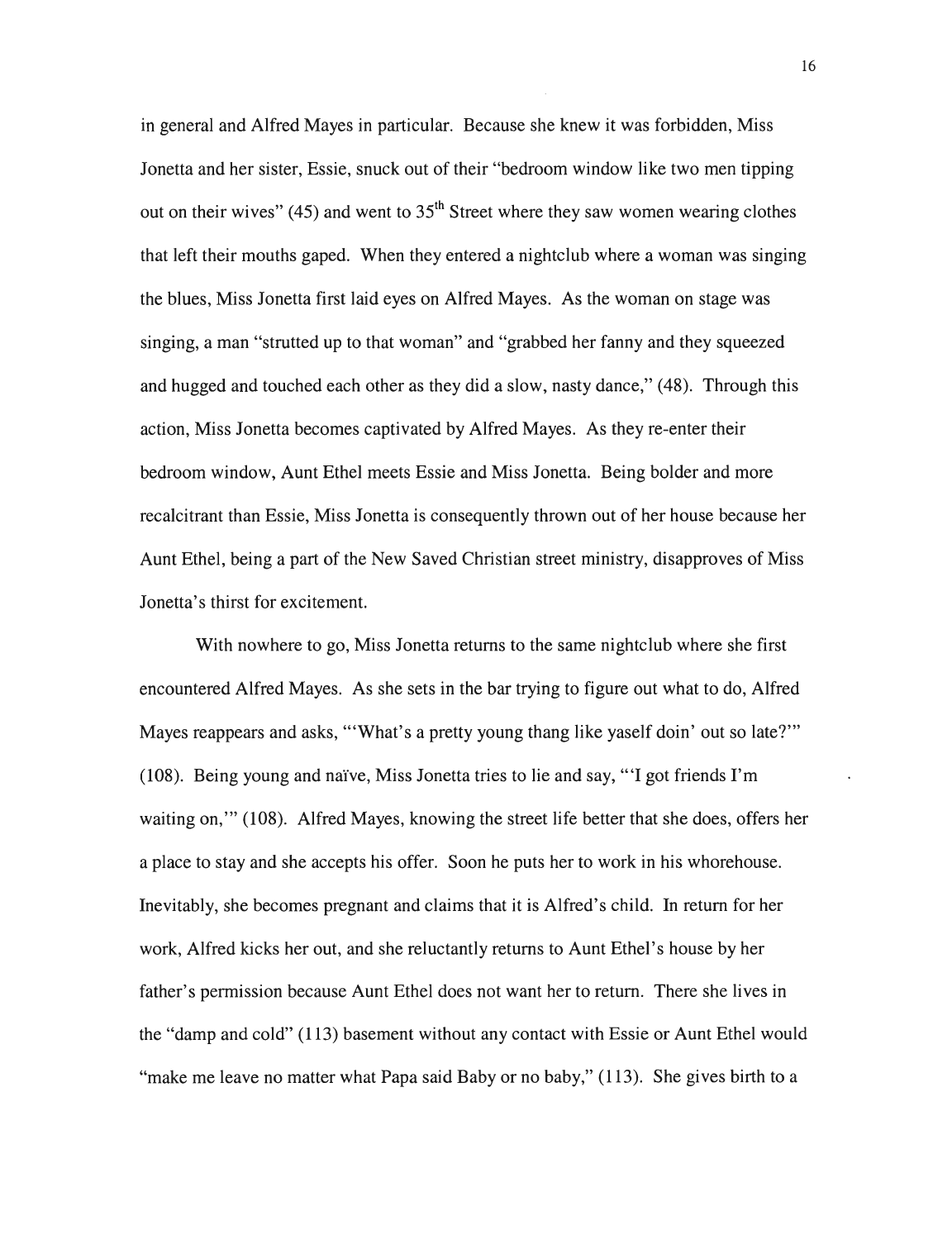baby girl, but Aunt Ethel quickly takes the child away without letting Miss Jonetta see or hold her child. After few days pass, Aunt Ethel returns and tells Miss Jonetta that she must leave. When Miss Jonetta asks about her little girl, Aunt Ethel says that the child did not make it even though she heard the baby give a strong cry shortly after birth. While Miss Jonetta begs to see her deceased daughter, Aunt Ethel just repeats the 23<sup>rd</sup> Psalm ignoring Miss Jonetta's cries.

In a daze, Miss Jonetta wakes in a stranger's house. It is owned by Hump, a man who becomes a good friend of Miss Jonetta's. He takes care of her just until Alfred takes her back with promises of "T'm a changed man," and "You don't have to work no more, just be my woman by my side," (118). Being only 17-year-old, Miss Jonetta believes him. Not two days pass before Alfred tries to force Miss Jonetta back into the whorehouse. They fight, and she grabs a candlestick from the table and hits him. As she stumbles backwards, he hits his head on a pipe and cracks his skull. After standing over him for a few seconds, she "stumbles out of her heels" (120) and runs for her life. When she finally does stop, she enters O'Cala's store where she remains as its proprietor until Temmy arrives some 40 years later.

Given that she had been traumatized by sexual abuse as a girl, Miss Jonetta is thus very concerned when Temmy recounts how Valerie tries to kiss her. Indeed, it is "the kiss" that really sets into motion the destruction of Valerie and  $35<sup>th</sup>$  Street. After the Lakeland community's debutante ball, Valerie stays the night at Temmy's house. That night Valerie's "whimpering noises, sharp staccato rants mixed with muffled breaths that sounded as though she was in pain" (187) wakes Temmy. Too afraid to wake her parents, Temmy checks on her friend. As Temmy tries to wake the girl, Valerie "put her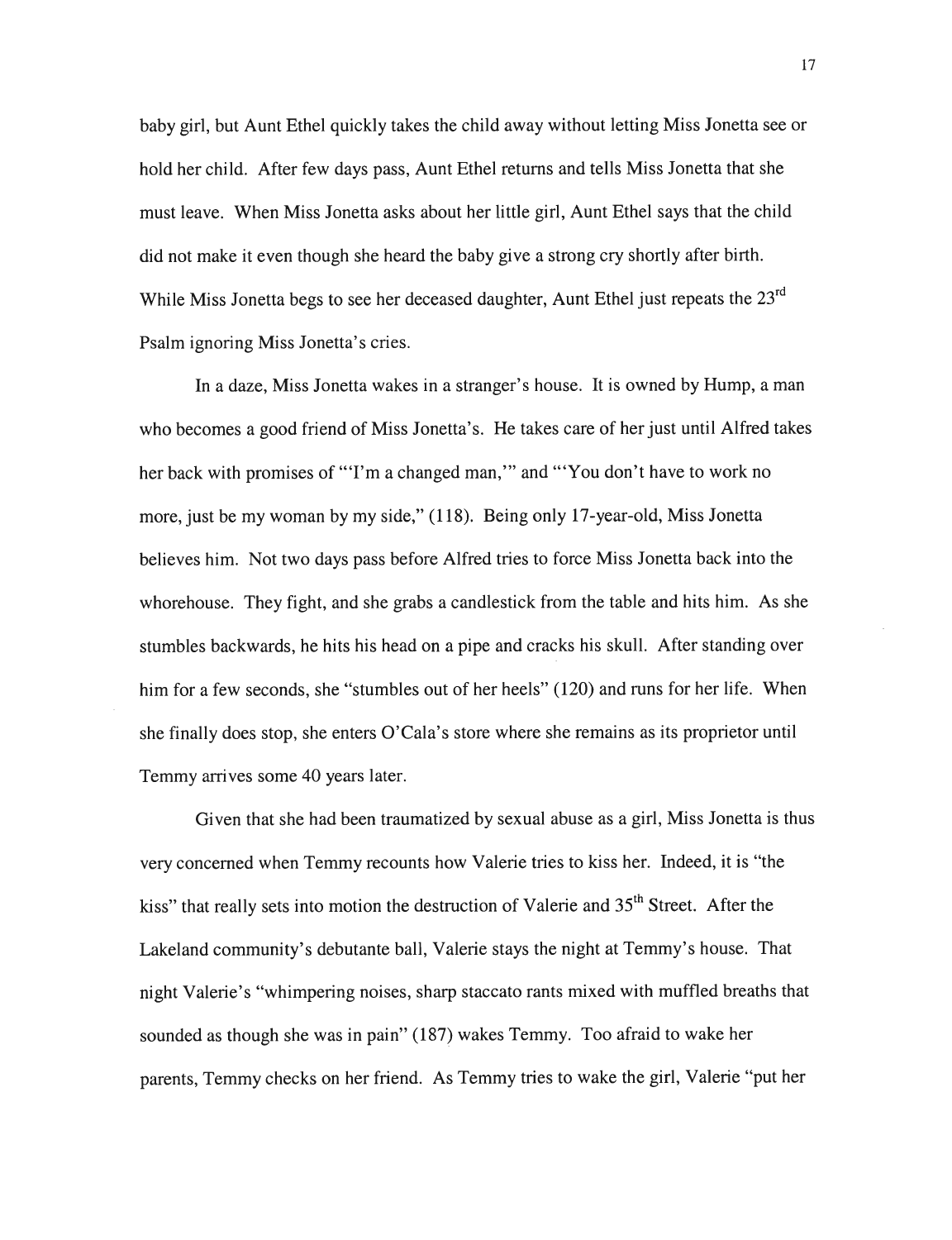arm around my waist and her lips against [hers]," (189). Temmy says, "It wasn't the tight lipped kiss Gerald had given me one day after school. It was a grown-up kiss that kept me up the rest of the night, pressed against the far side of that full-sized bed," (189). Knowing that it wasn't an innocent kiss and unable to approach her parents, Temmy tells Miss Jonetta the next day, and Miss Jonetta embarks on a search of her own. That night, Miss Jonetta sends her friends, Judd and Fat Daddy, to Valerie's housing project to find out about the girl's family. When they return to O'Cala's, they tell Miss Jonetta that Ruth, Valerie's mother and ~ as it turns out ~ Miss Jonetta's niece, sells Valerie to men to pay for her drug habit.

Before Miss Jonetta can take care of the situation, Temmy steps in to help her friend. Without knowing the circumstances of the situation, Temmy walks in on Alfred Mayes as he is molesting Valerie. Without seeing his face, Temmy recognizes him by his gold rings. Embarrassed, Valerie runs from the apartment and jumps off the ledge to her death. Temmy witnesses everything, and Alfred Mayes is blamed. Showing up just after Valerie's death, Miss Jonetta quietly ushers Temmy back to the ivy fence of Lakeland. Knowing that the real world made a crashing introduction into Temmy's life, Miss Jonetta tries to assure her that everything will be okay.

Suddenly the citizens of the Lakeland community, which had never shown an interest in 35<sup>th</sup> Street, take up Valerie's cause. Though children die over there everyday, her residence at Lakeland lends importance to her life. This designation causes the city to finally carry out its plans to tear down  $35<sup>th</sup>$  Street. Upon learning this, Temmy realizes that Miss Jonetta and her friends will be forced to leave. Temmy, not being able to cope with not seeing Miss Jonetta, makes a final trip beyond the fence. During this last visit,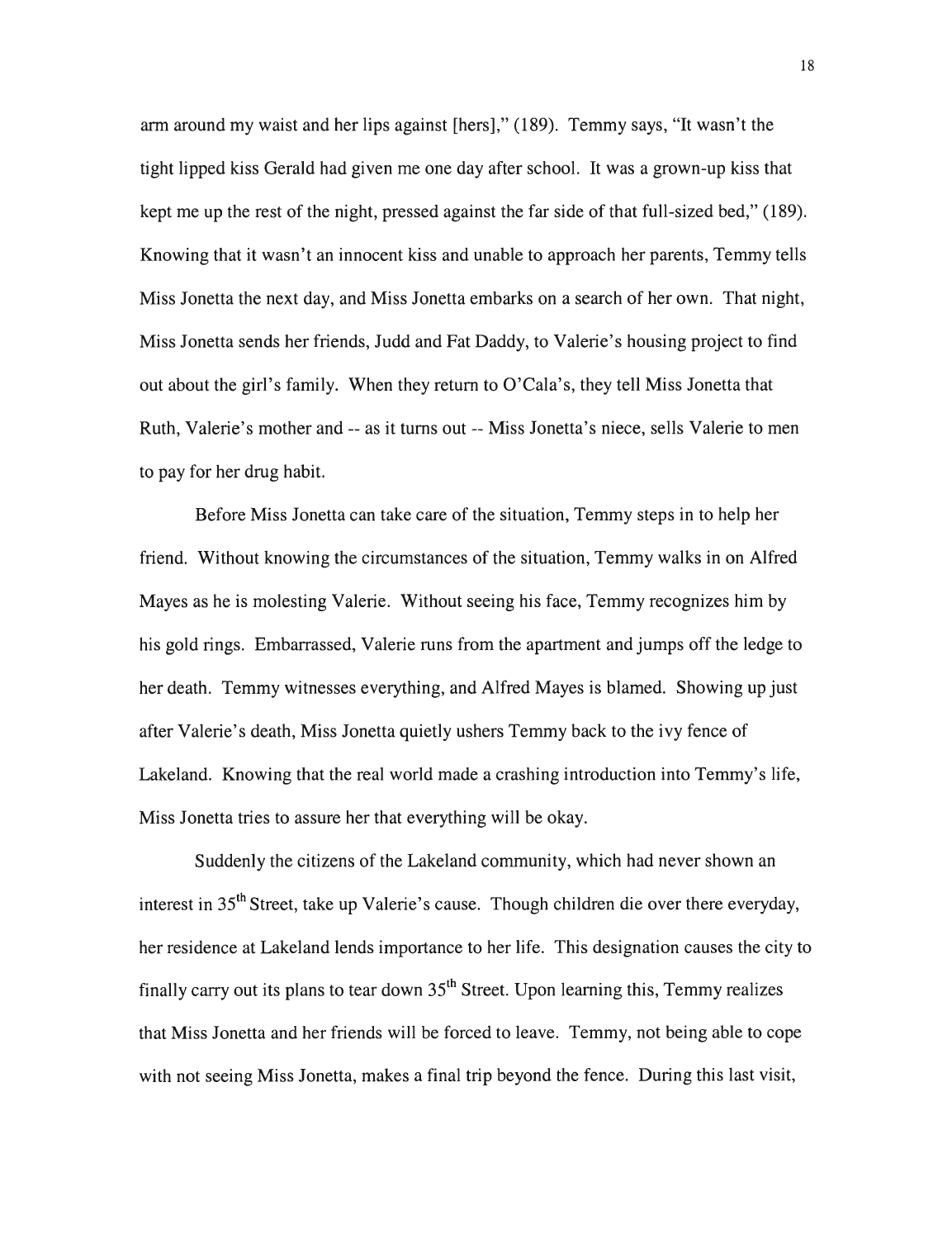Temmy tells Miss Jonetta that her family is "leaving Lakeland because nobody came to Valerie funeral," (296). When Temmy inquires about Miss Jonetta's plans, she says, '"I don't know. I just know it's time to pull up from here. Been here too long. Too long,'" (299).

Even though she fears disclosing her past and losing Temmy's respect, Miss Jonetta writes Temmy five letters, in which Miss Jonetta explains her life before and after 35<sup>th</sup> Street. Miss Jonetta knows Temmy "couldn't understand right off, " but Miss Jonetta "hoped with all that was in [her] that one day the words would rock" Temmy (292-293). It is this group of letters that help Temmy to cope with and grow from this experience. Miss Jonetta knows the pain that comes with seeing incidents best forgotten because of her life as an abused child, but through her struggle of healing, she knows how best to guide Temmy to peace. However, Miss Jonetta must sacrifice her pride and disclose painful truths about herself to a child who loves and respects her. At this point, Miss Jonetta realizes that continuing to keep her past a secret will not help Temmy heal. Moreover, Miss Jonetta knows that secrets "don't always stay down. They rise like hot bread; spread like melting butter, " (7). Therefore, like Miss Jonetta had to finally expose her past, she knew that one day Temmy would have to reveal the truth about what she saw, even if it is just to herself. Without the lessons from Miss Jonetta as guidance after they separate, Temmy would not have been able to tell her secret because it would have consumed her.

*\* \* \**

In these two novels, it is the mentor-mentee relationship that guides the protagonist through the difficult times. Granted both of Maleeka and Temmy have at least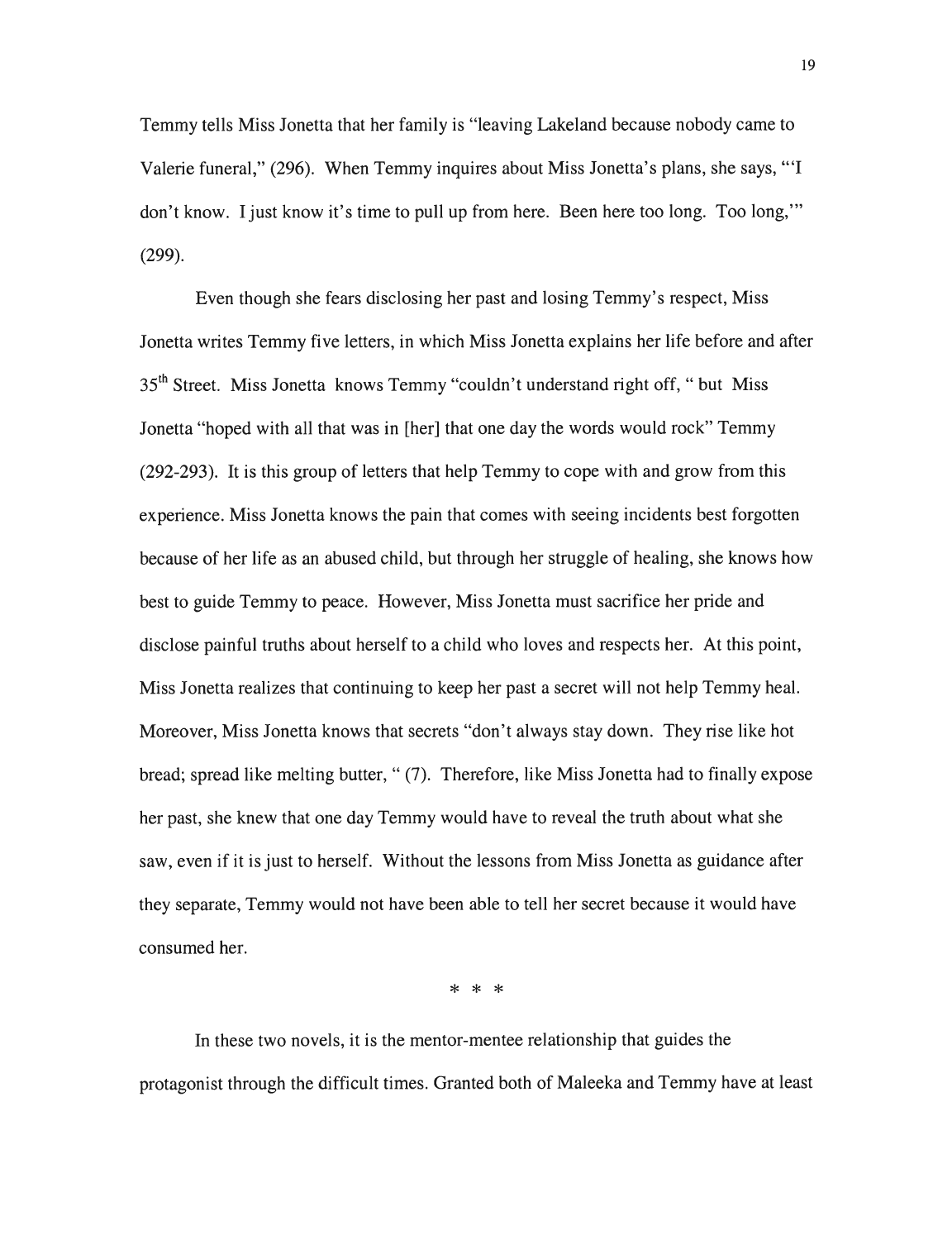one parent, but they are not available to meet their child's needs due to the difficulties and issues that are prevalent in their own lives. For this reason, outside assistance is needed. Through these non-familial relationships, Temmy and Maleeka gain the confidence they need to break through the problems they face. In Maleeka's case, her issue is a typical adolescent problem based on social and emotional insecurity. She, like many adolescents, does not like her looks, so she tries to become someone she is not. It takes the guidance of an older, more mature person to assure her that she is normal and is able to overcome these insecurities. Unlike Maleeka, Temmy has larger issues to deal with and overcome. At 11-years-old, Temmy witnesses her friend's suicide. For obvious reasons, this event shatters her innocence and throws her into the larger world of ideas before she is capable of navigating through this alone.

Due to their need for help and assistance, Maleeka and Temmy seek mentors either intentionally or unintentionally. Miss Saunders, unlike Miss Jonetta, seeks out Maleeka because of her own history. She discerns the problems Maleeka is encountering and with the desire to give back to the community decides to take an active role in this student's life. Maleeka rejects the intrusion, but after a while realized the positive qualities to having a " true friend." Temmy, on the other hand, returns to Miss Jonetta's store because she desires a real connection with someone. After leaving the "real" world for Lakeland, she no has the genuine interaction with her family nor does she have the chance to make new friends at school. Miss Jonetta attaches to Temmy also. Her reasons are not totally altruistic. Surely, she wants to protect this child from the dangers that lie outside her door, but this child offers her something she has never truly had  $-$  love.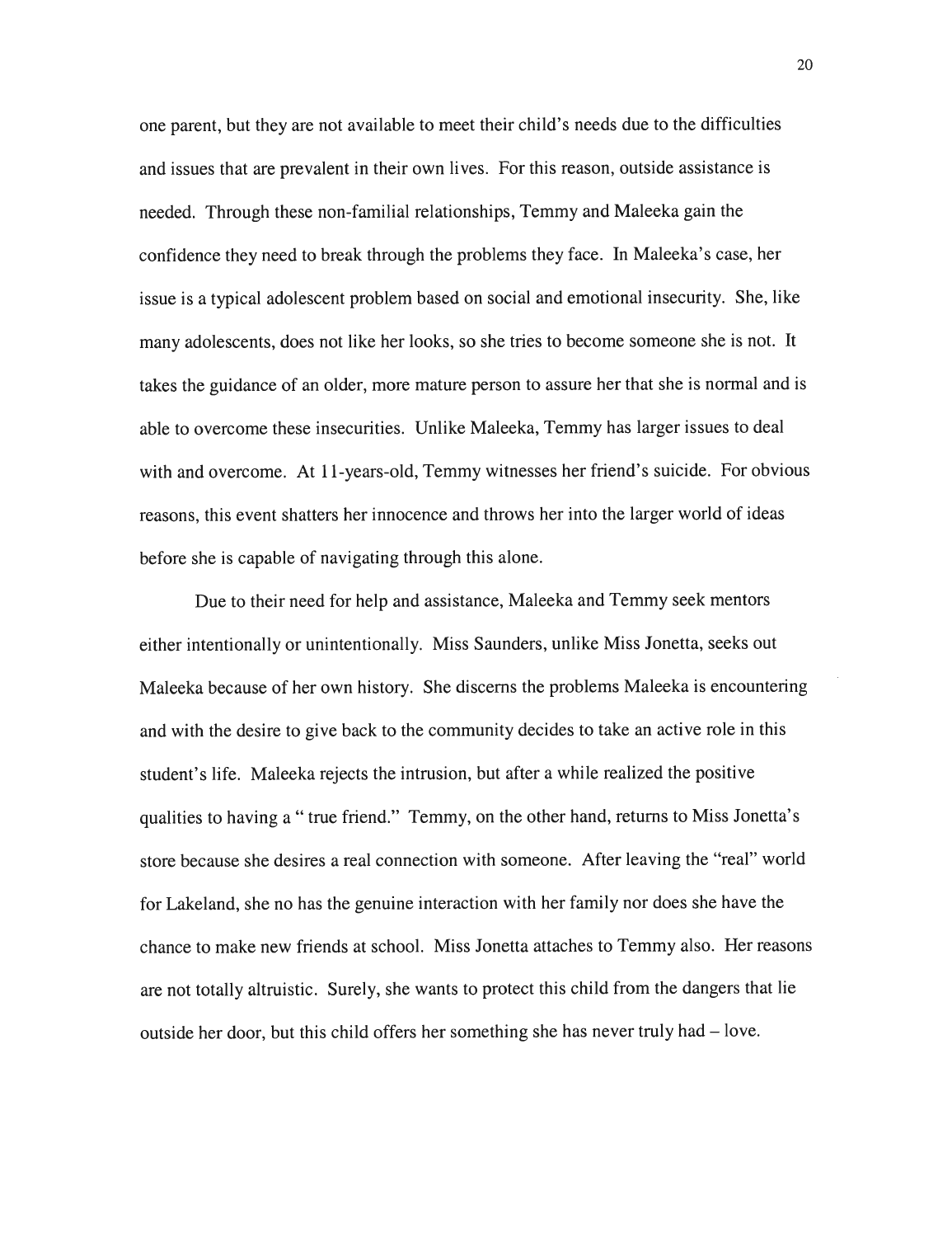Because of her past as a prostitute, Miss Jonetta has had quite a bit of rejection, but Temmy does not see her that way. Miss Jonetta is Temmy's breath of fresh air.

These two girls receive help and grow from these relationships, but the mentor also grows. In order for these girls to mature, the mentors must expose their wounds. Though this is painful, both Miss Saunders and Miss Jonetta make the sacrifice. Miss Saunders has to endure the taunting of her students, which are a reminder of the road she travels earlier in her life. The reader only catches glimpses of this, but that is enough to witness why she is attached to Maleeka. Miss Jonetta's history is more fully illustrated. Though the reader knows the extent of her hardships, Miss Jonetta does not desire to relay her story to Temmy until she is forced to leave 35<sup>th</sup> Street. Even though she decides to write her life in letters, her decision to give them to Temmy as she is leaving shows two things. First, she realizes that many of the lessons she wants to convey are too mature for Temmy to understand right now. Therefore, she has the letters to go back to when she needs a reminder, which Temmy does quite often. Second, Miss Jonetta is still afraid. By waiting to give them to Temmy as she leaves, Miss Jonetta does not have to witness her reaction. Though Miss Jonetta knows that Temmy loves her, not receiving that type of love leads Miss Jonetta to hold it delicately.

Analyzing this special type of relationship within the bildungsroman genre shows how both the protagonist and supporting characters must learn from each other in order to grow. Moreover, it illustrates how non-familial adults have more of an impact on a child's when the parents are too busy to help even though they may have the desire to assist, like Ms. Hilary Clinton said, when she paraphrased the West African proverb, "It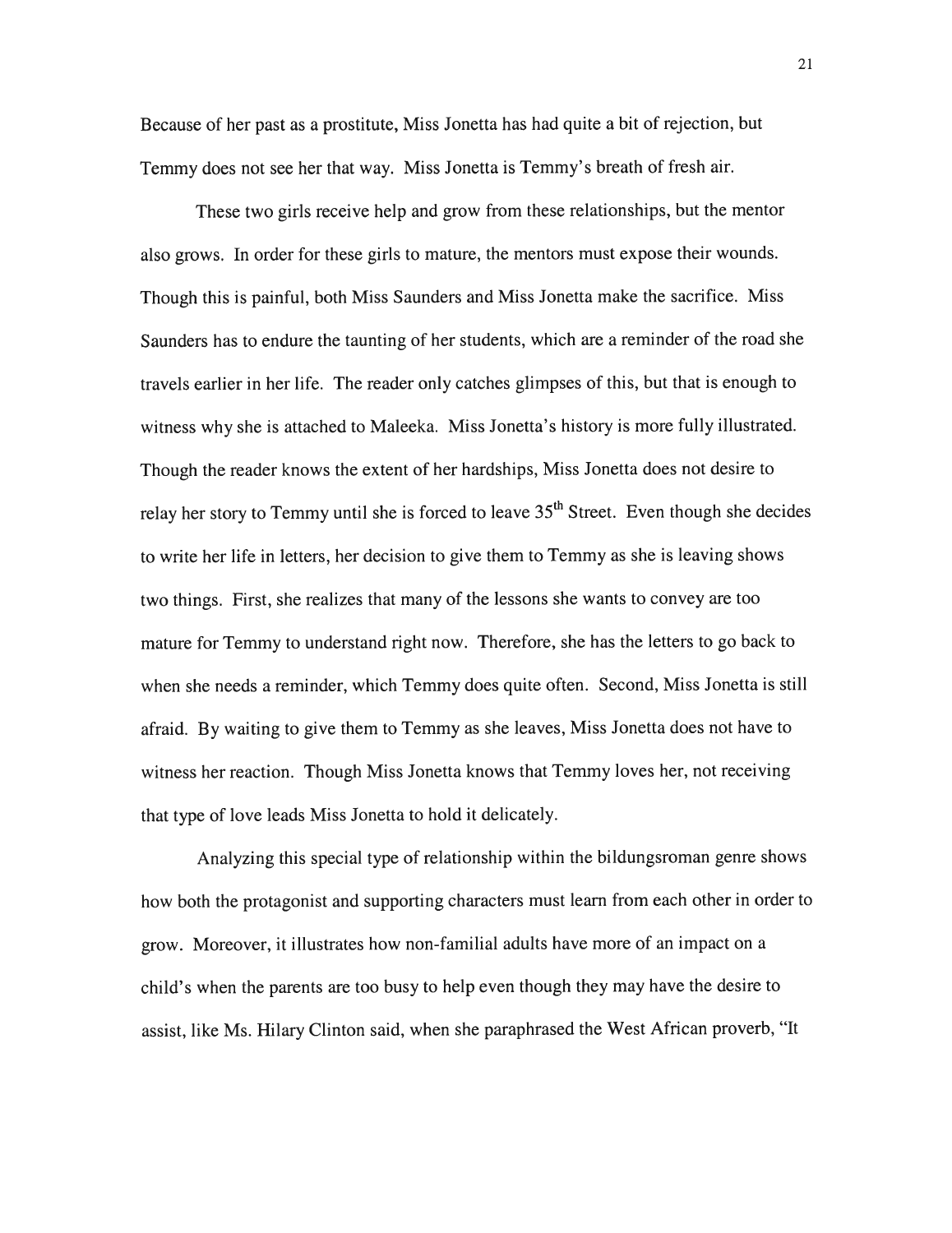takes a village to raise a child." Adolescents have a peculiar way of gravitating to those who can help them even, if they seem to resist such help at first.

The mentor-mentee relationship is a part of a larger tradition within African-American literature, in particular, and the whole African-American community in its entirety. The idea of an older, more experienced woman reaching back to teach her daughter from her painful history is the crux of text written by Black women. For example, Harriet Jacobs' novel Incidents in the Life of a Slave Girl, is a story of a slave girl who resists her slave master's advances and through a seven year stay in an attic escapes to the North. It is through this autobiographical text of pain and shame that Jacobs tries to teach young girls that, they should rejoice in not being slaves and to keep their purity at all costs. Due to its long history, the mentor-mentee relationship is quite effective. For this reason these texts are not only part of the bildungsroman genre, but also a member of the larger African-American Experience.

*22*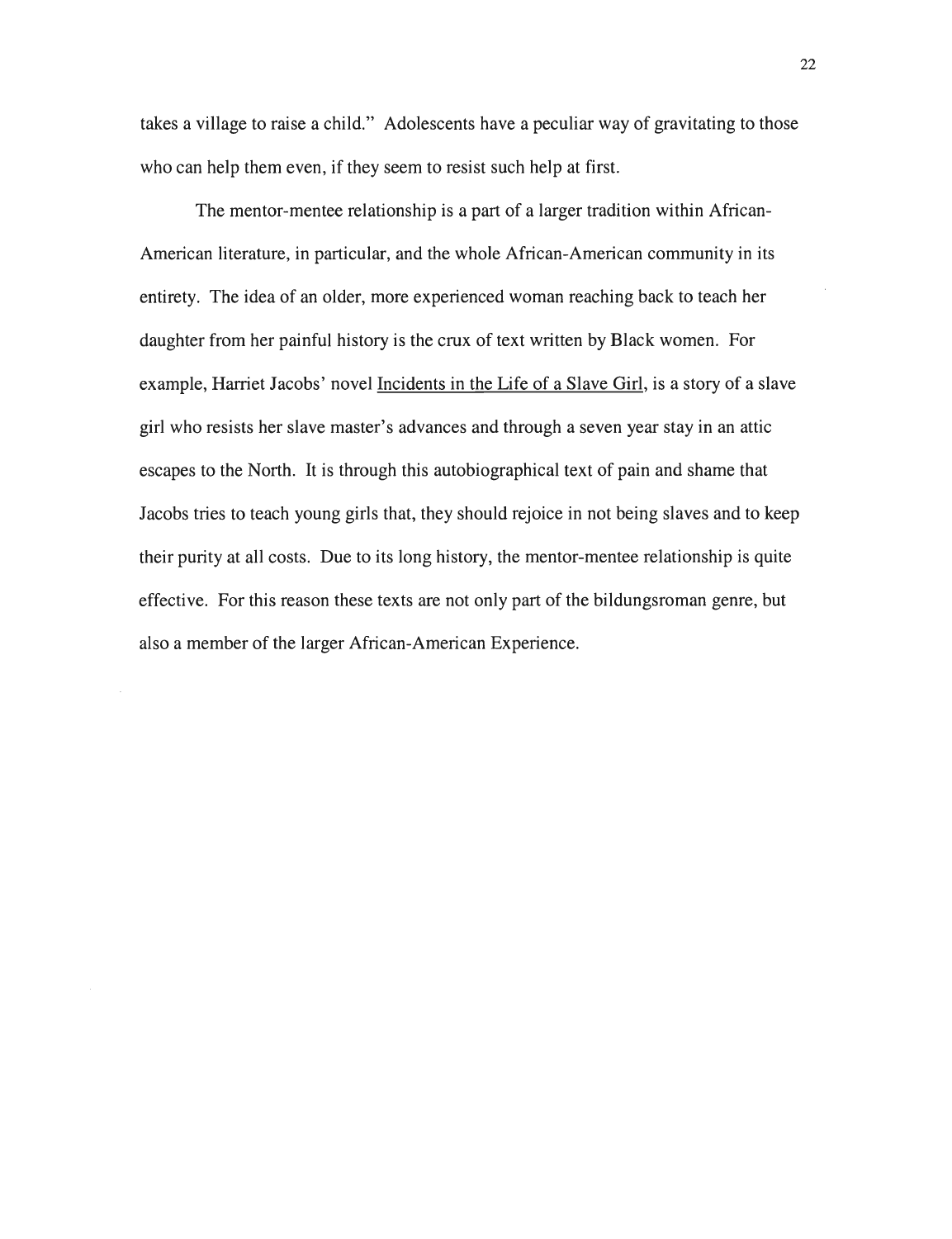#### Comprehensive Bibliography

I. Primary Sources

Flake, Sharon G. The Skin I'm In. New York: Hyperion Books for Children, 1998.

Trice, Dawn Turner. Only Twice I Wished for Heaven. New York: Doubleday, 1996.

- n. Secondary Sources
- Ammons, Elizabeth. Conflicting Stories: American Women Writers at the Turn into the Twentieth Century. Oxford: Oxford UP, 1991.
- Baker, Houston A. Workings of the Spirit: Poetics of Afro-American Women's Writing. Chicago: U of Chicago P, 1985.
- Baym, Nina. Women's Fiction: A Guide to Novels By and About Women in America, 1820-1870. Ithaca: Cornell UP, 1978.
- Benston, Kimberly W. '"I Yam What I Am'": Naming and Unnaming in Afro-American Literature." Black Literature and Theory. Ed. Henry Louis Gates, Jr. New York: Methuen, 1984. 151-72.
- Birnbaum, Michele A. Dark Intimacies: the Racial Politics of Womanhood in the 1890s. Diss. University of Washington, 1992.
- Bruce, Dickson D. Black American Writing From the Nadir: the Evolution of a Literary Tradition, 1877-1915. Baton Rough: Louisiana State UP, 1989.
- Carby, Hazel. Reconstructing Womanhood: The Emergence of the Afro-American Novelist. New York: Oxford UP, 1987.
- Christian, Barbara. Black Feminist Criticism: Perspectives on Black Women Writers. New York: Pergamon Press, 1985.
- —. Black Woman Novelists: The Development of a Tradition. Westport: Greenwood Press, 1980.
- Cooper, Anna Julia. A Voice From the South. New York: Oxford UP, 1988.
- DuBois, W.E.B. The Souls of Black Folk. New York: Vintage, 1990.
- Foreman, Gabrielle P. Sentimental Subversions: Reading, Race and Sexuality in the Nineteenth Century. Diss. University of California at Berkeley, 1992.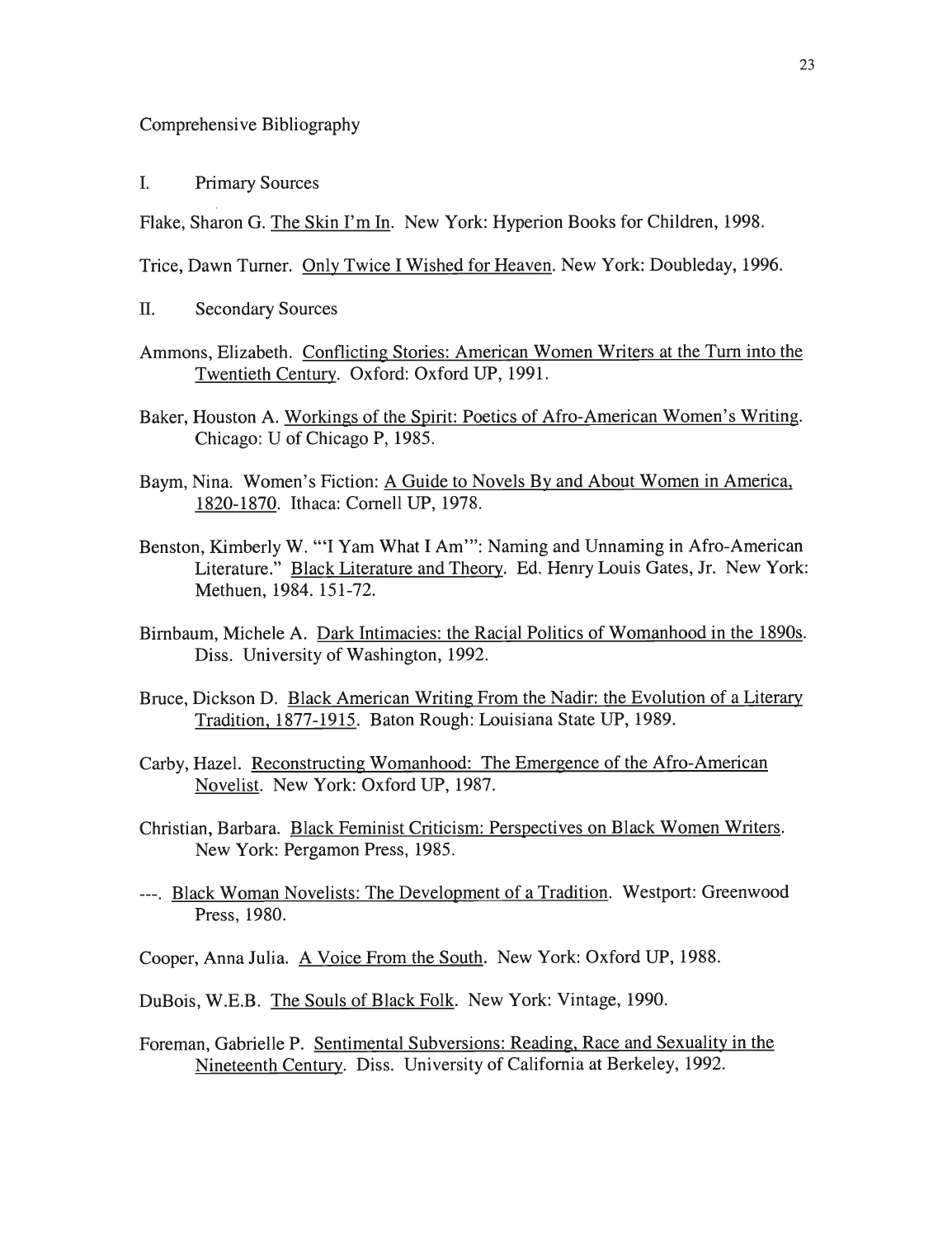- Foster, Francis Smith. Written By Herself: Literary Production by African American Women, 1746-1892. Bloomington: Indiana UP, 1993.
- Gates, Jr., Henry Louis. Figures in Black: Words, Signs and the "Radical" Self. New York: Oxford Up, 1987.
- Giddings, Paula. When and Where I Enter: The Impact of Black Women on Race and Sex in American. New York: Morrow, 1984.
- Harris, Susan K. Nineteenth-Century American Women's Novels: Interpretive Strategies. Cambridge: Cambridge UP, 1990.
- Harris, Trudier. Exorcising Blackness: Historical and Literary Lynching and Burning Rituals. Bloomington: Indiana UP, 1984.
- Jacobs, Harriet A. Incidents in the Life of a Slave Girl. New York: W.W. Norton, c2001.
- Johnson, Amelia E. Clarence and Corinne; or, God's Way. New York: Oxford UP, 1988.
- Kinney, James. Amalgamation: Race, Sex and Rhetoric in the Nineteenth-Century American Novel. Westport: Greenwood Press, 1985.
- Sedgwick, Catherine Maria. Home. Boston: James Monroe, 1835.
- Simson, Rennie. "The Afro-American Female: The Historical Context of Sexual Identity." Powers of Desire: The Politics of Sexuality. Ed. Ann Snitow, et al. New York: Monthly Review Press, 1983.
- Spillers, Hortense J. Introduction. Clarence and Corinne; or, God's Way. New York: Oxford UP, 1988.
- Tarbox, Gwen A. The Clubwomen's Daughters : Collectivist Impulses in Progressiveera Girls' Fiction. New York: Garland Publishing, 2000.
- Tate, Claudia. Domestic Allegories of Political Desire: The Black Heroine's Text at the Turn of the Century. New York: Oxford UP, 1992.
- Yarborough, Richard. Introduction. Contending Forces: A Romance Illustrative of Negro Life North and South. By Pauline E. Hopkins. New York: Oxford UP, 1988.

Washington, Booker T. Up From Slavery. New York: Penguin, 1986.

Washington, Mary Helen. Introduction. A Voice From the South. By Anna Julia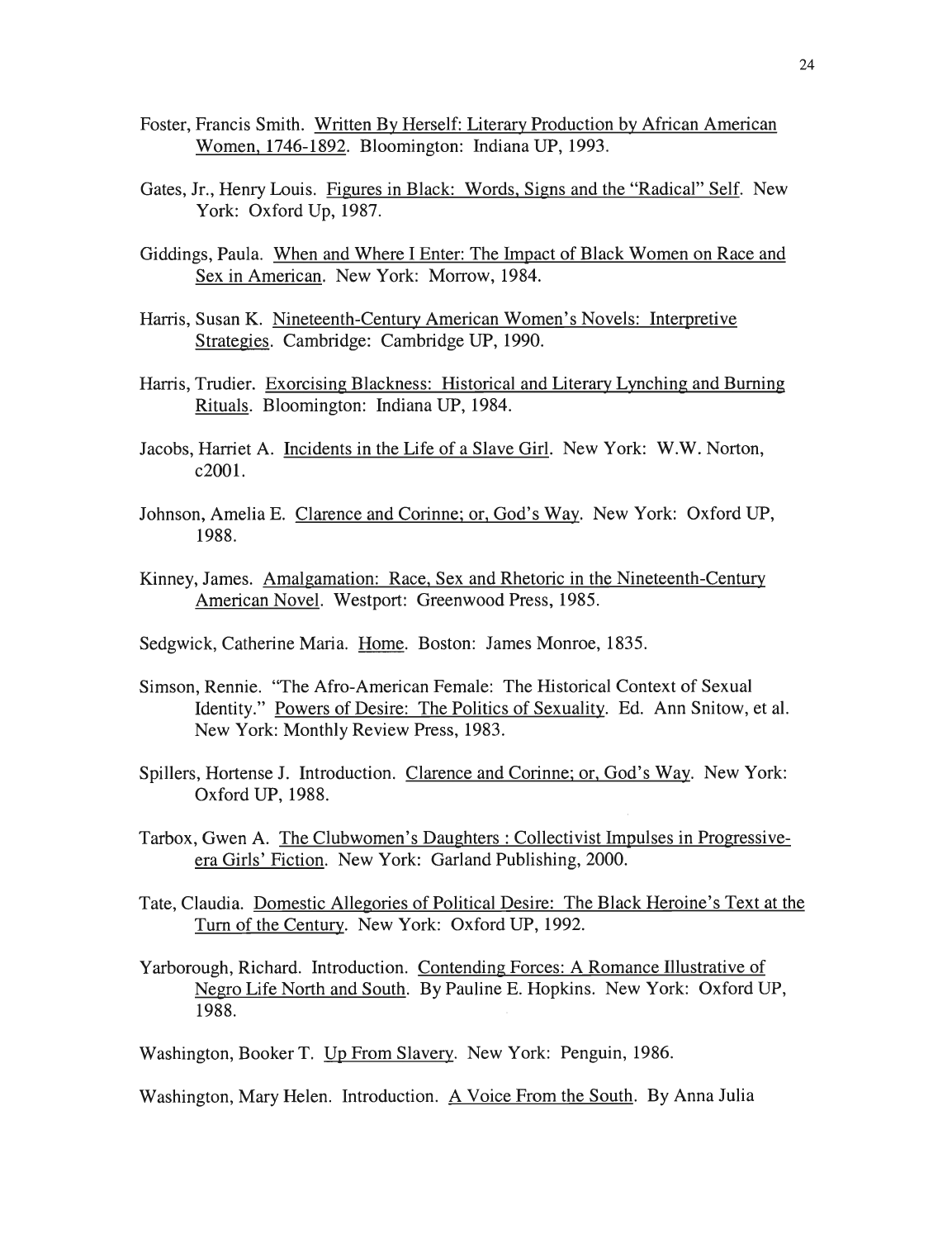Cooper. New York: Oxford UP, 1988.

Well-Barnett, Ida B. On Lynchings: "Southern Horrors," "A Red Record," and "Mob Rule in New Orleans." Salem, NH: Ayer Company, 1987.

 $\mathcal{L}_{\mathcal{A}}$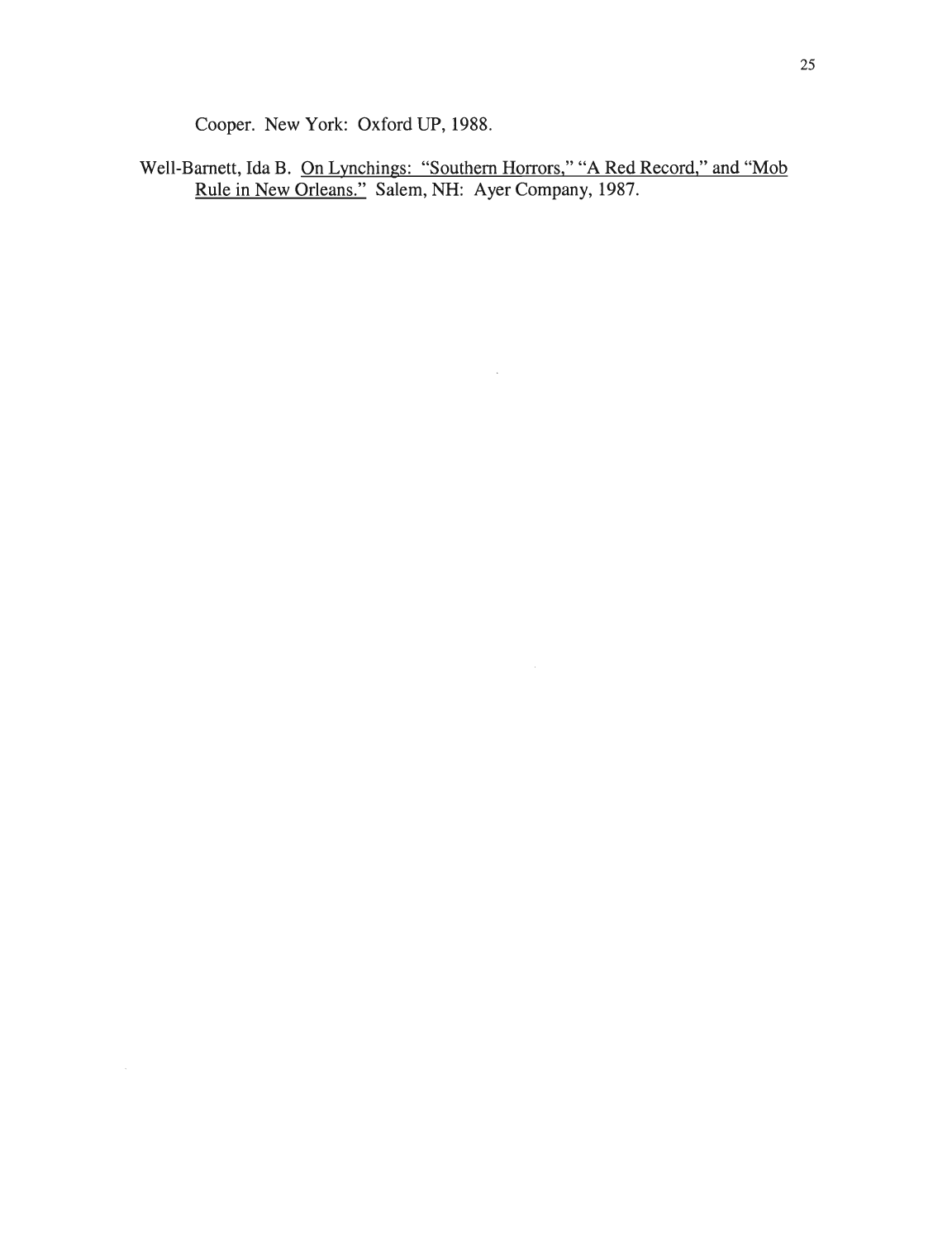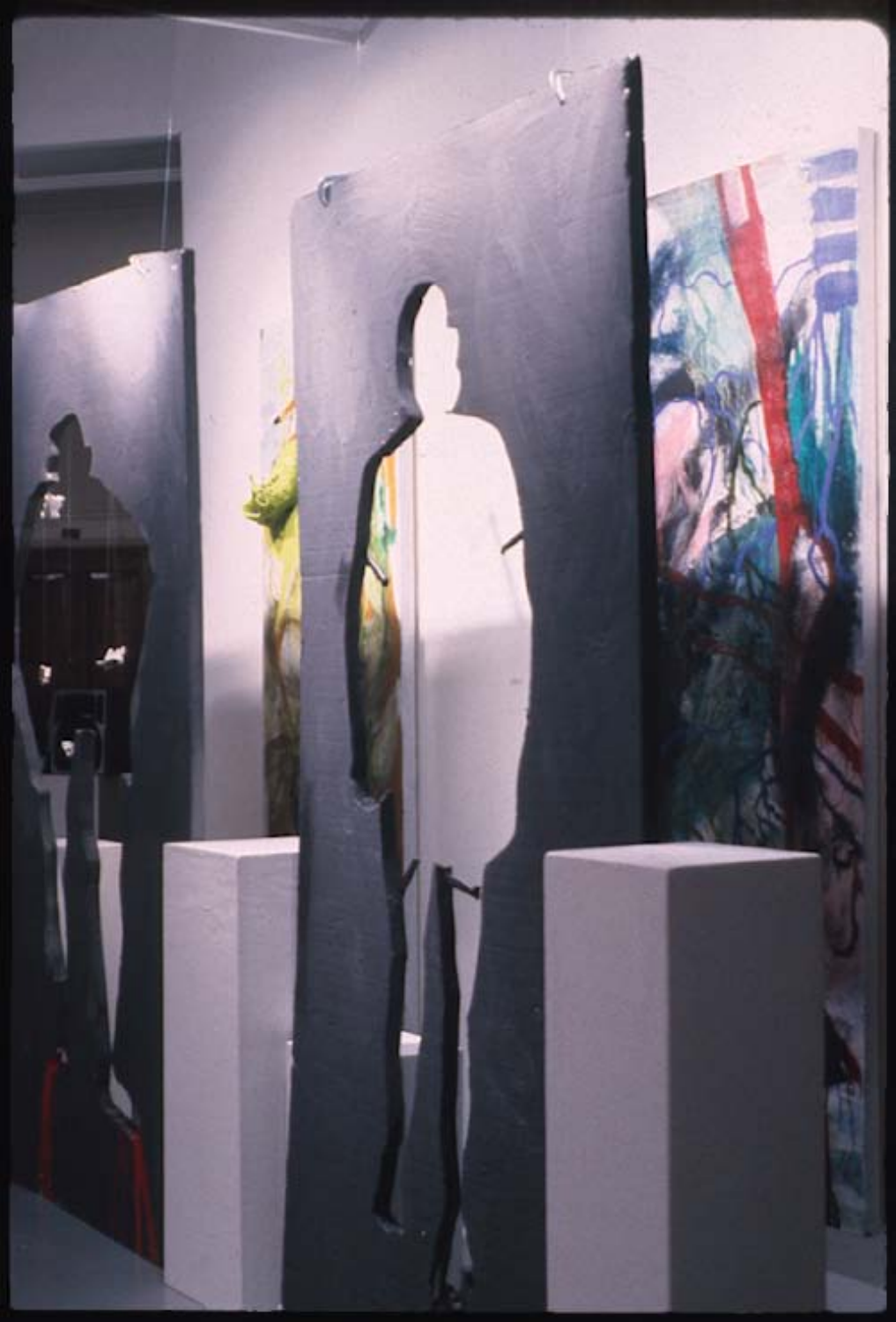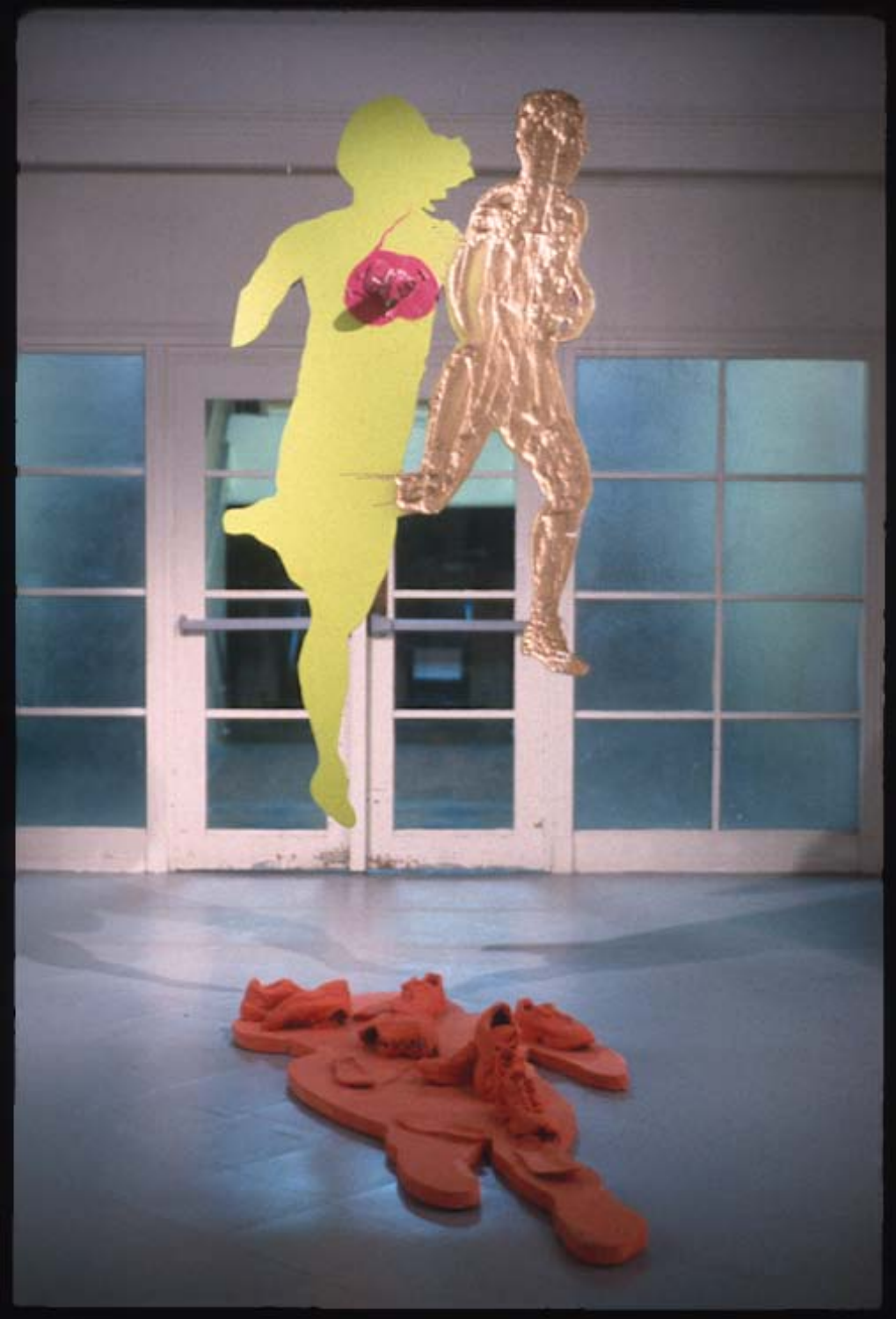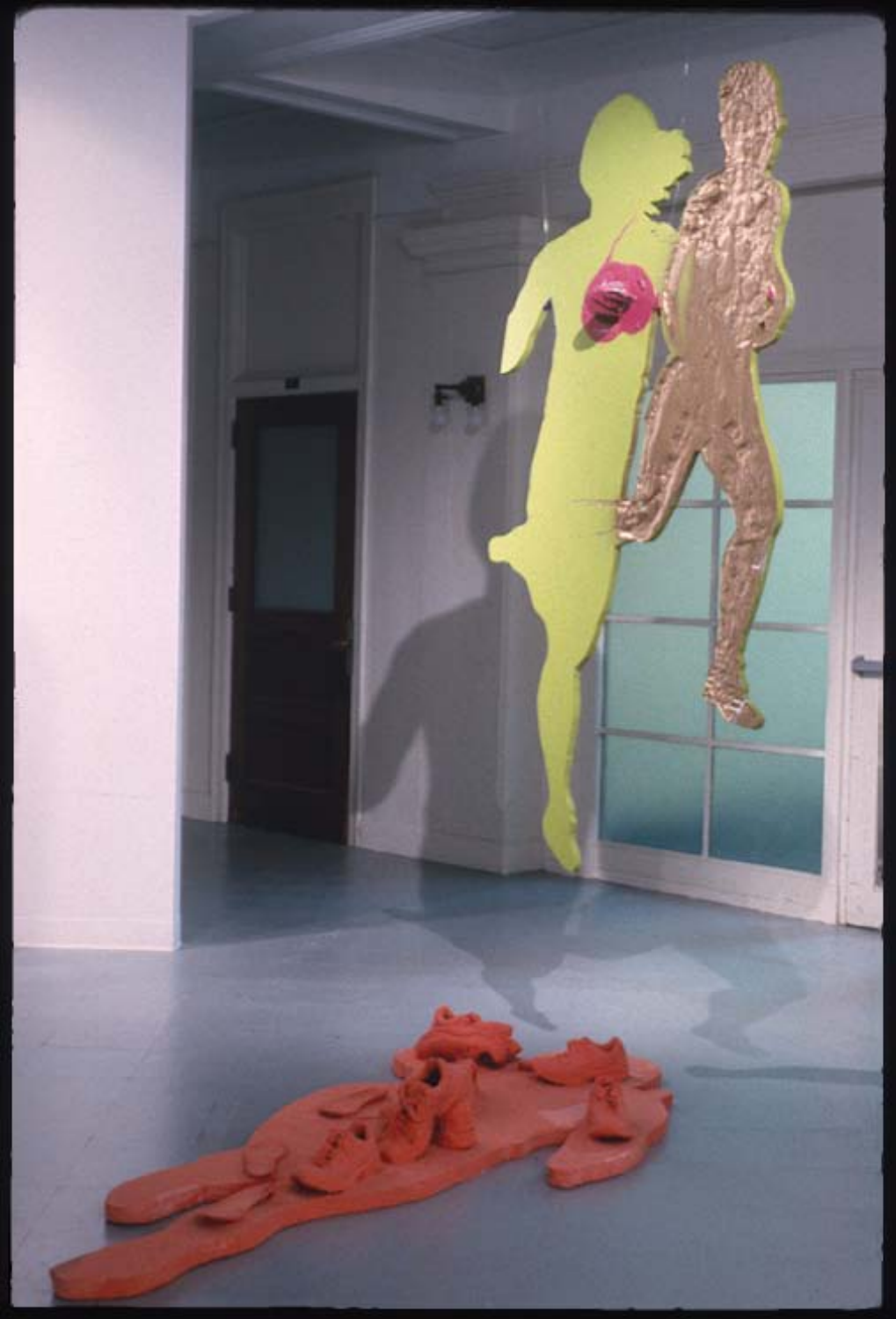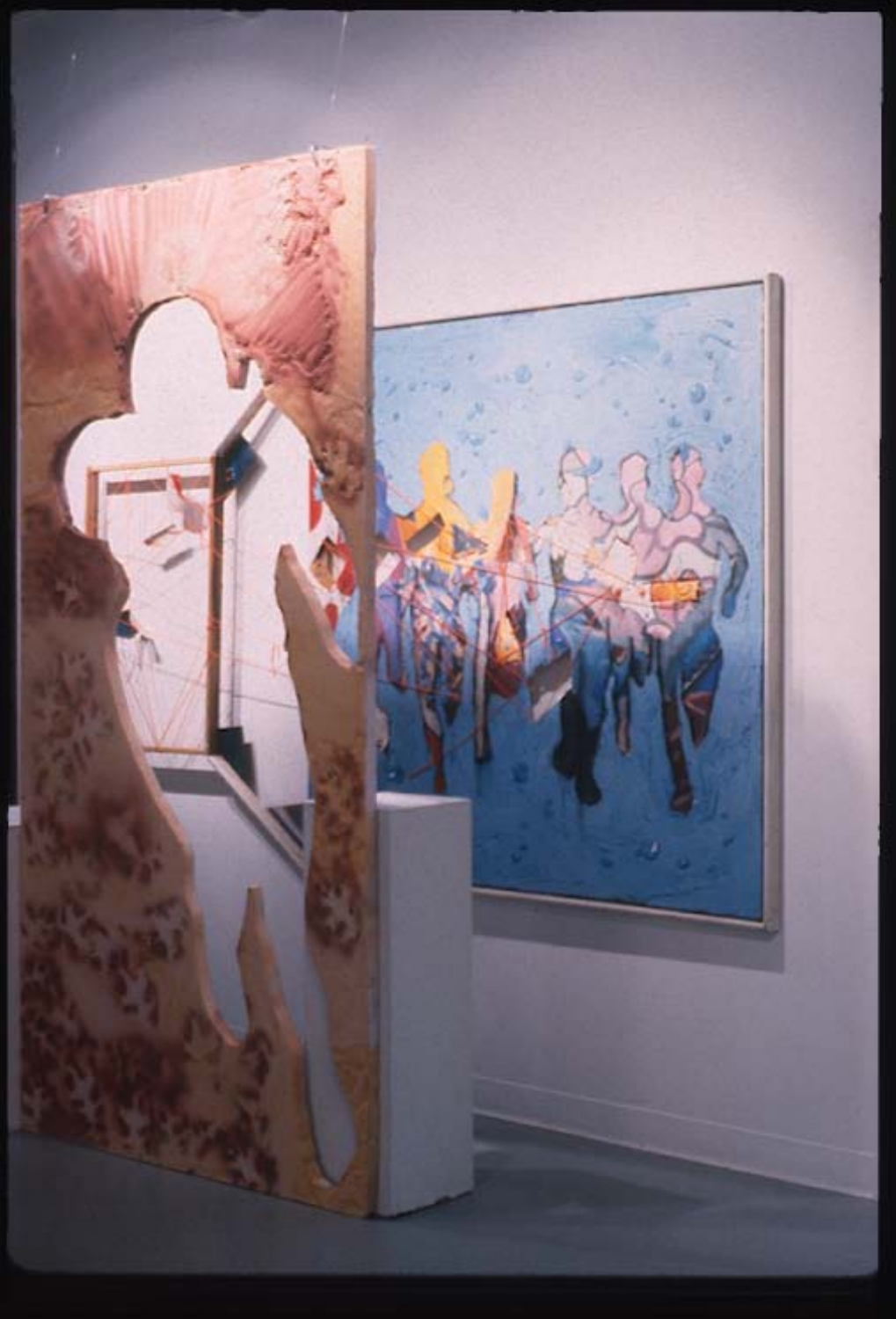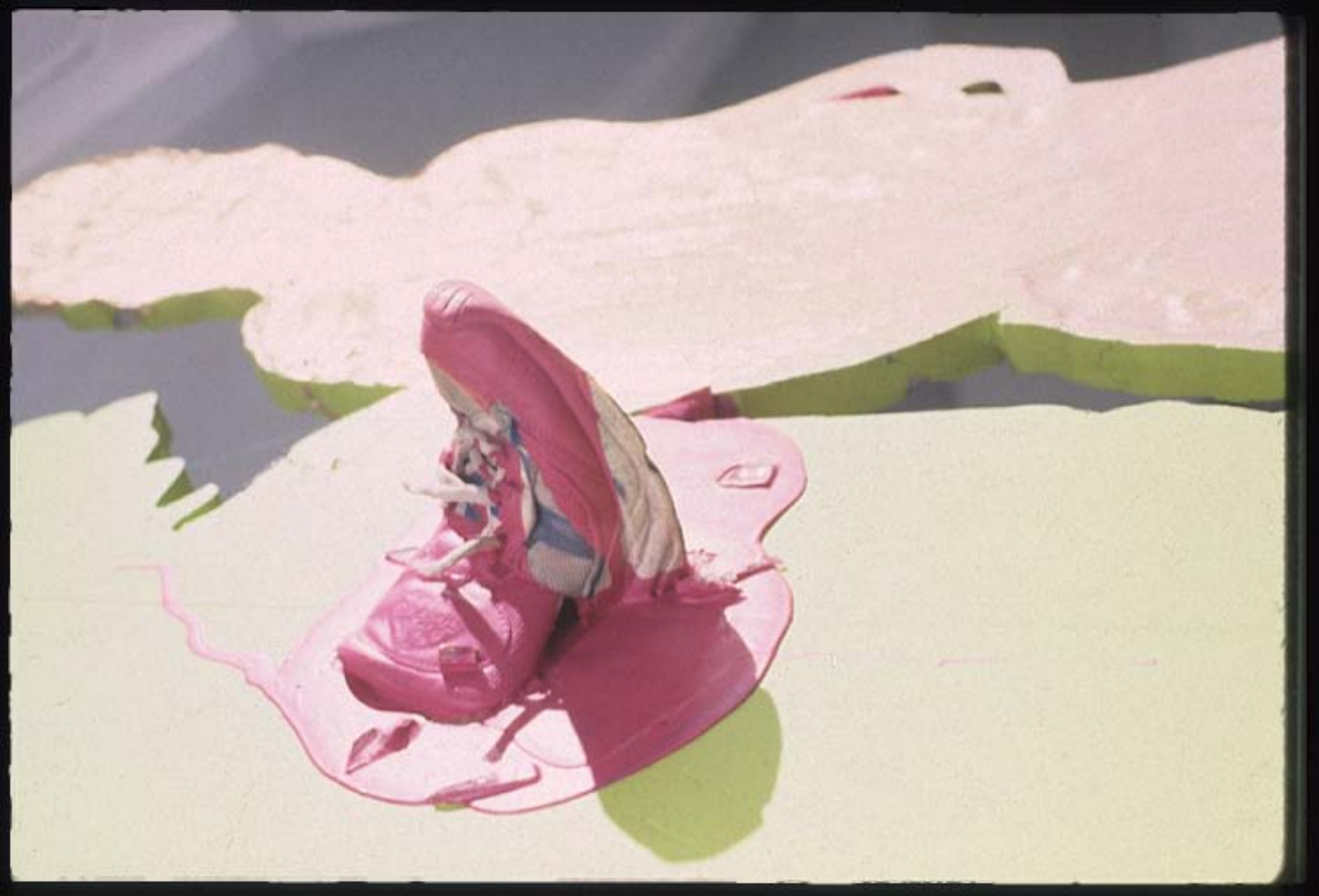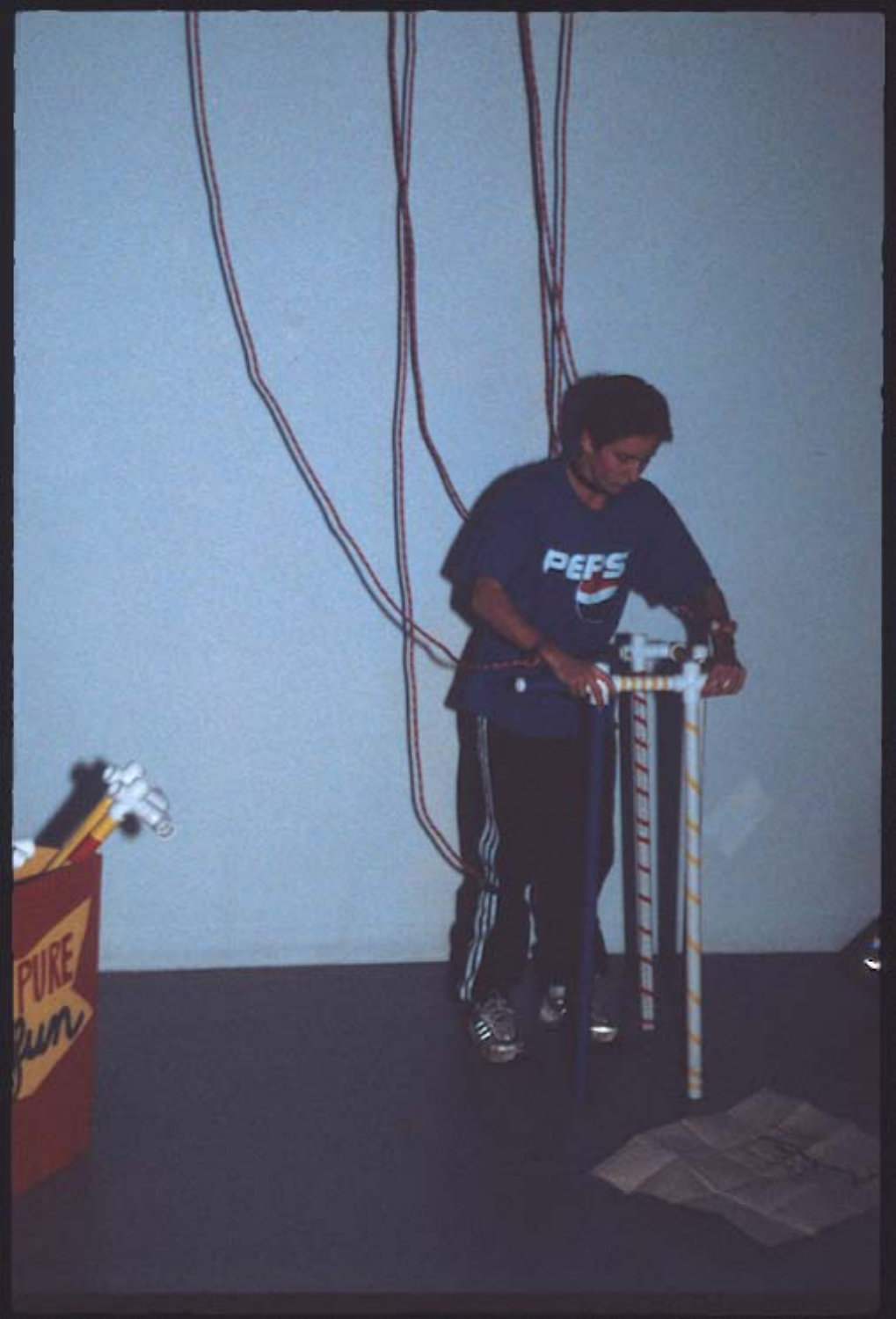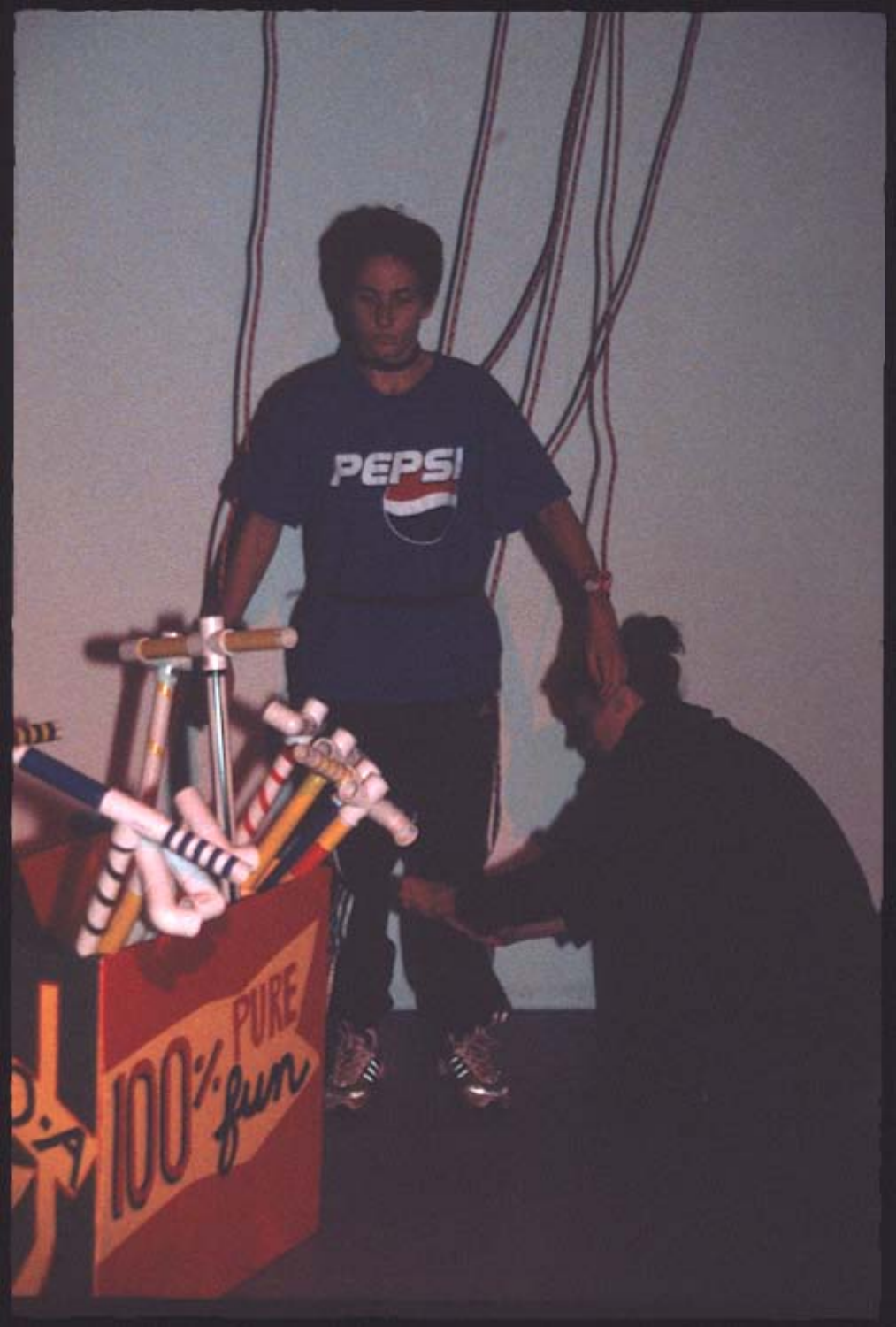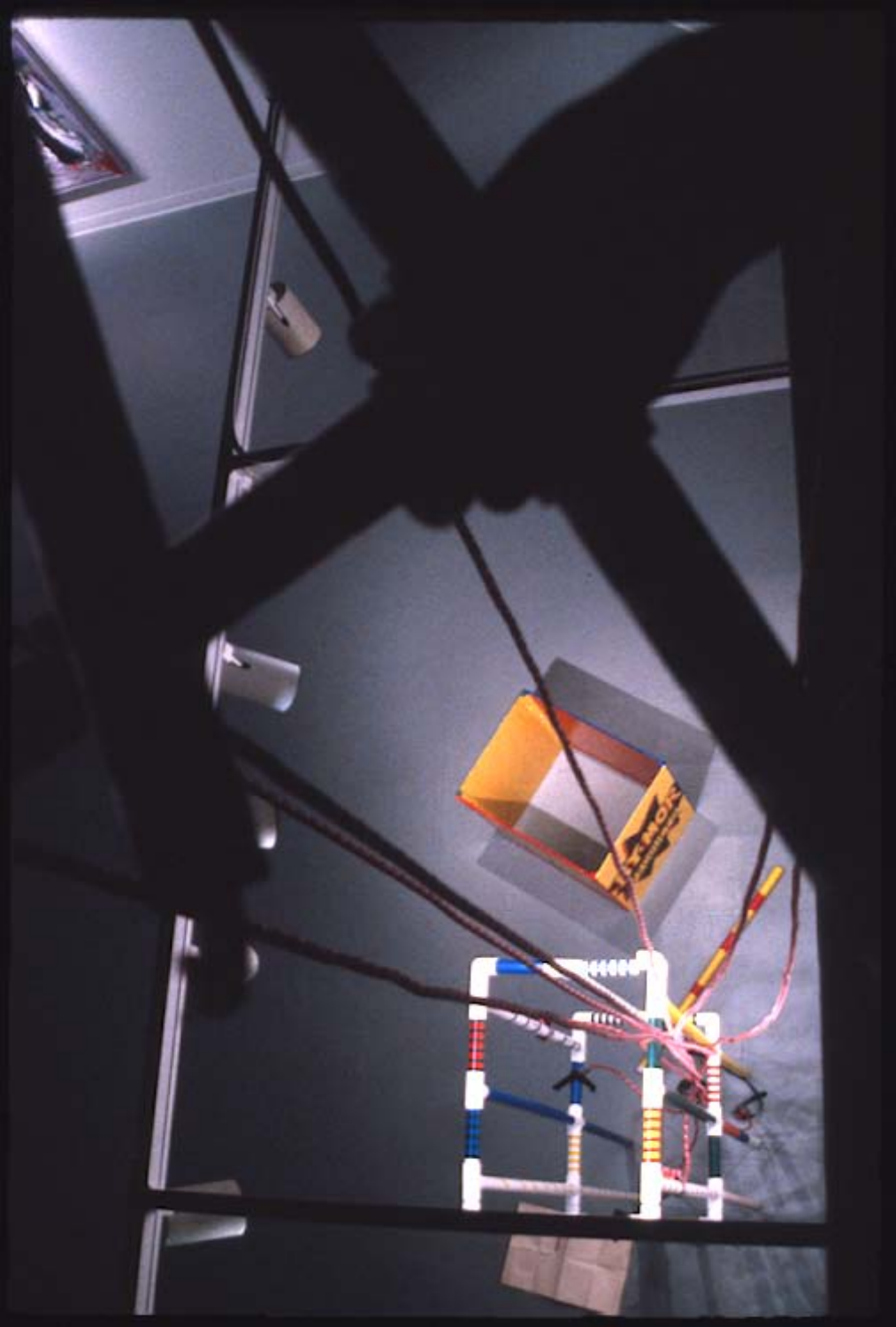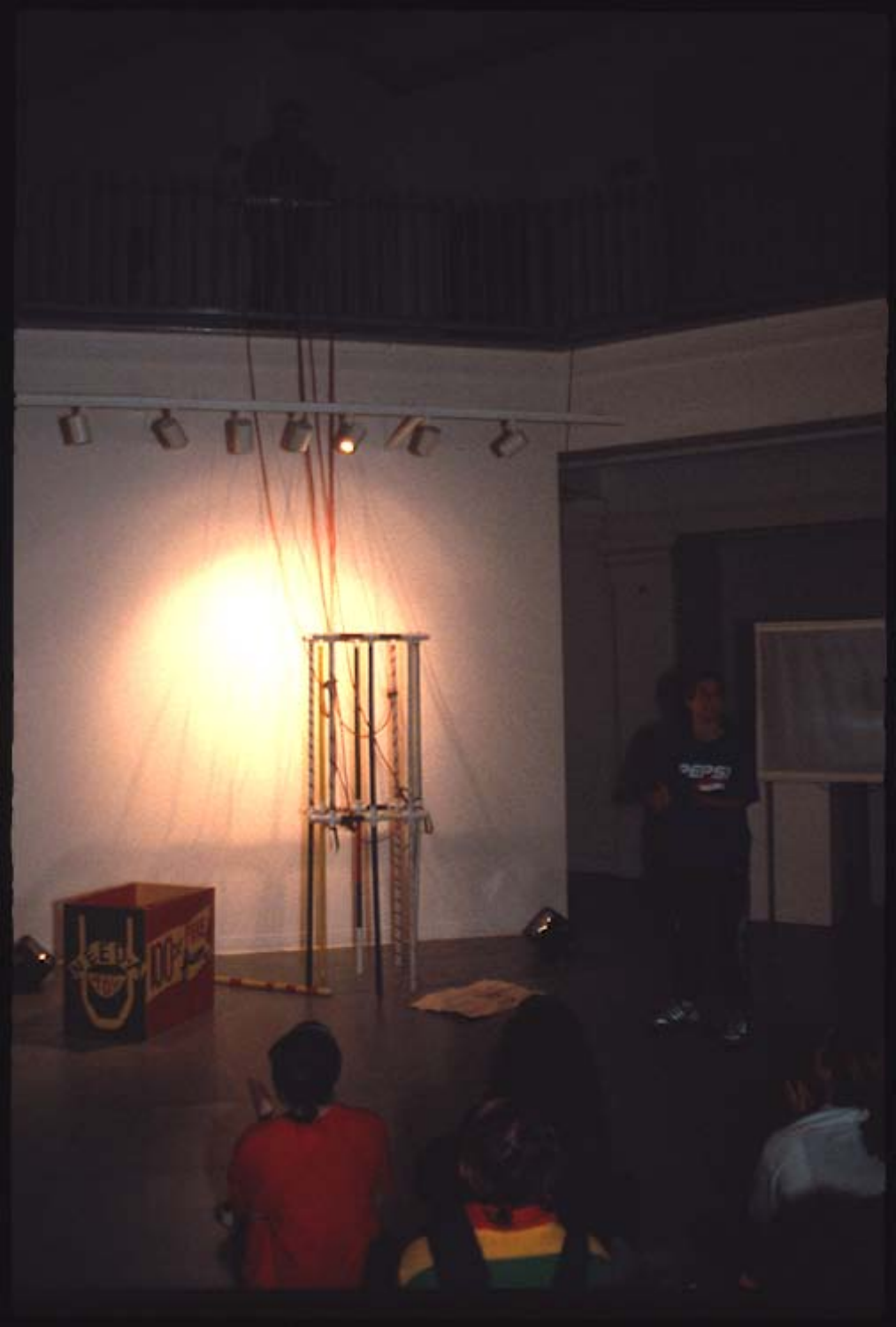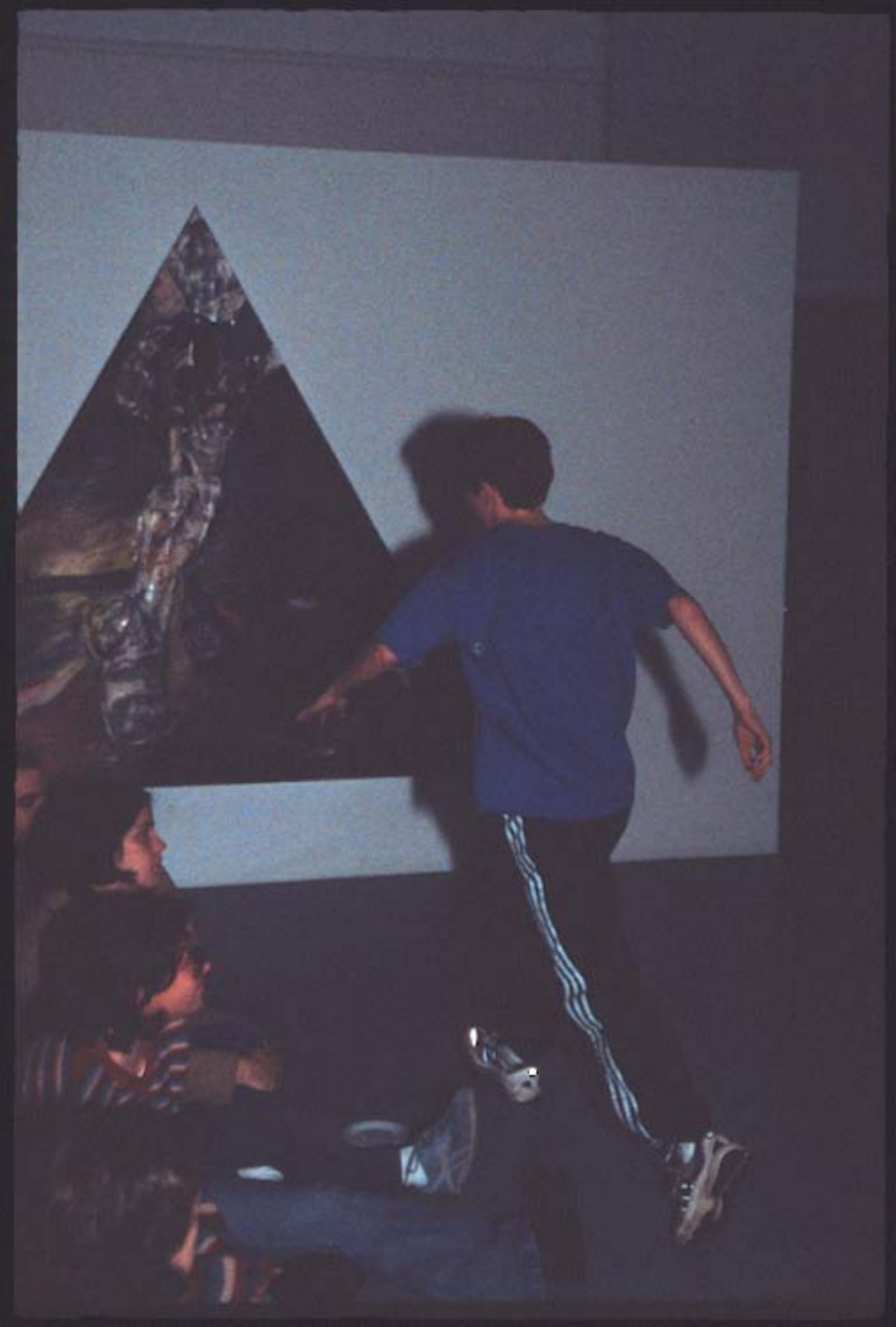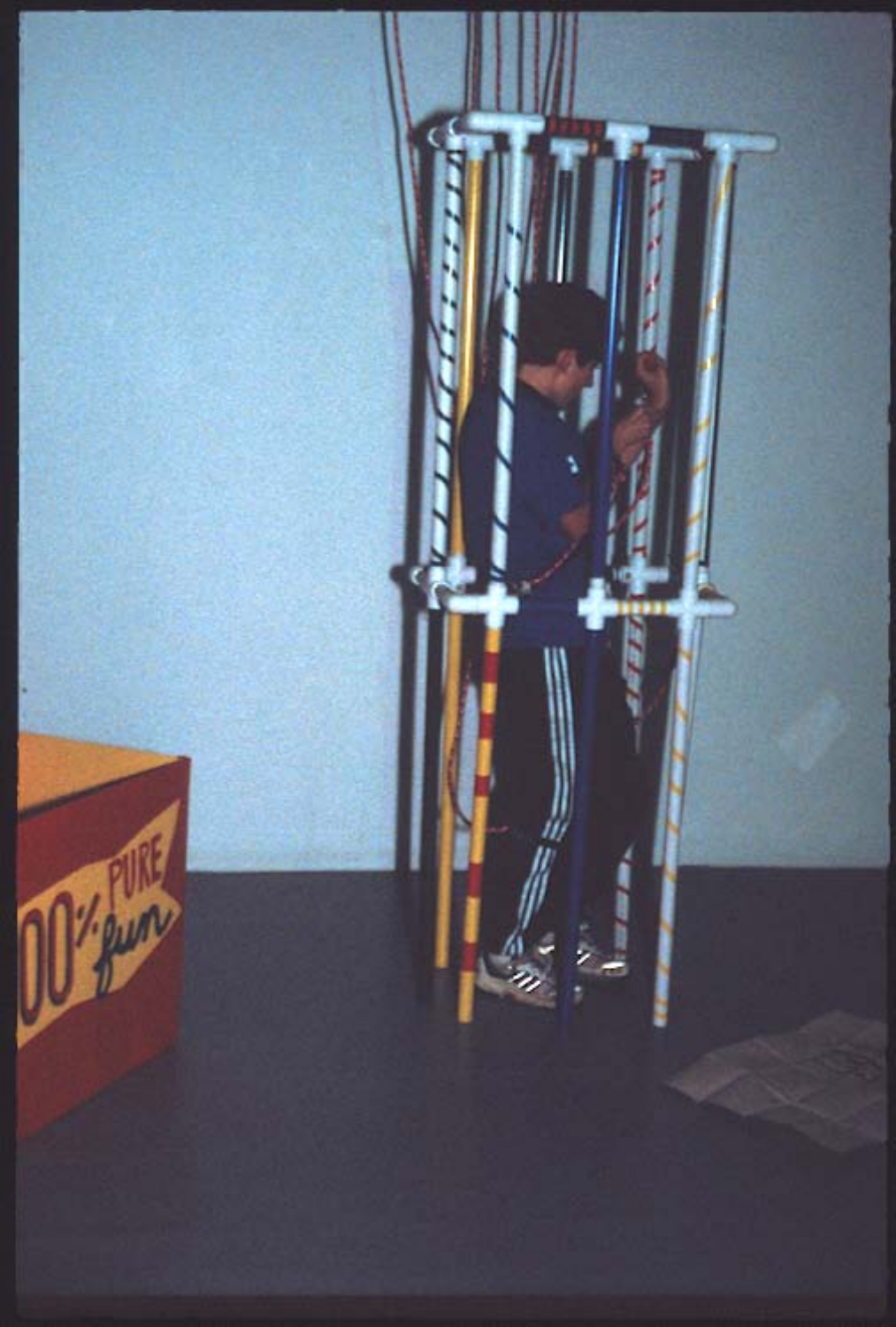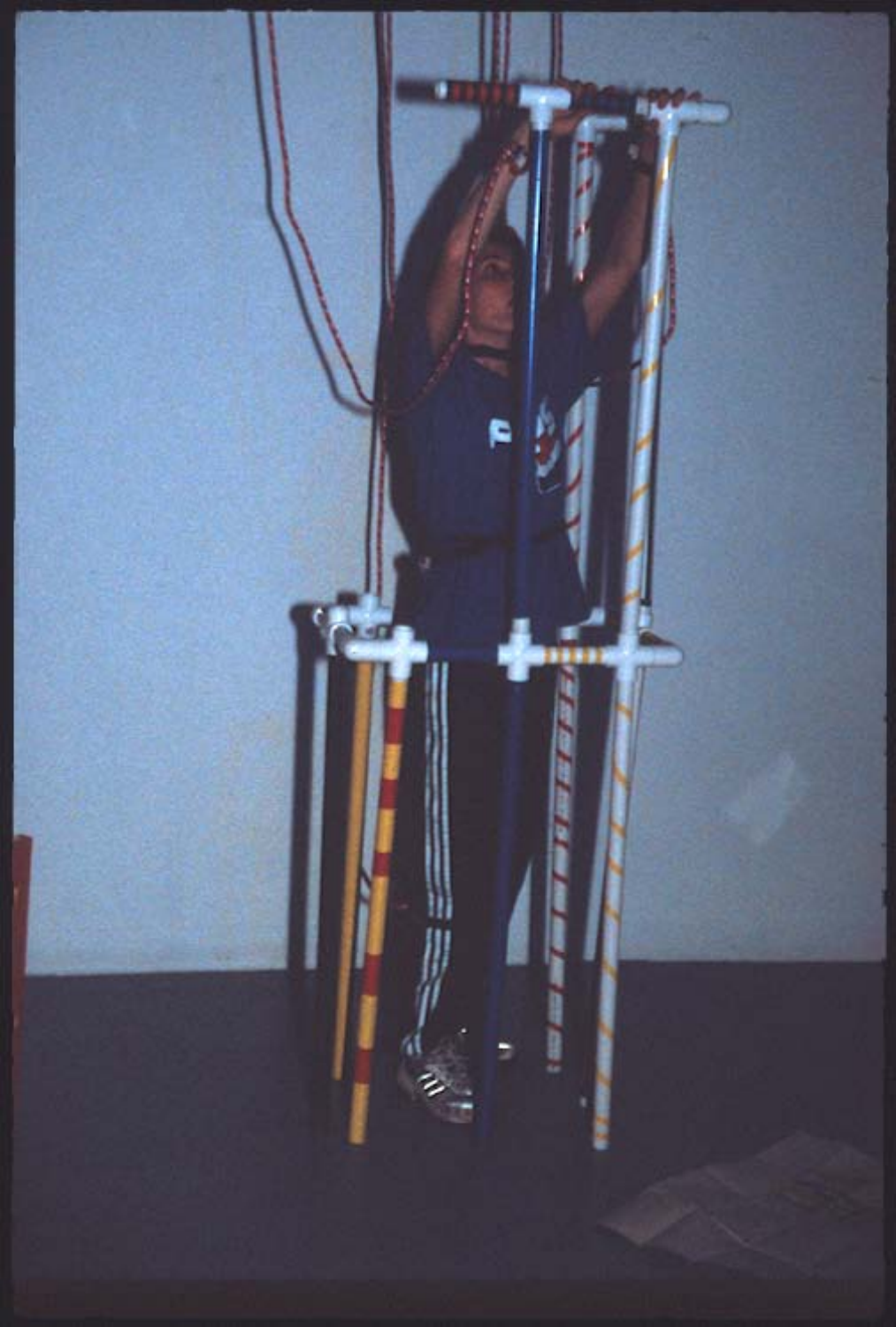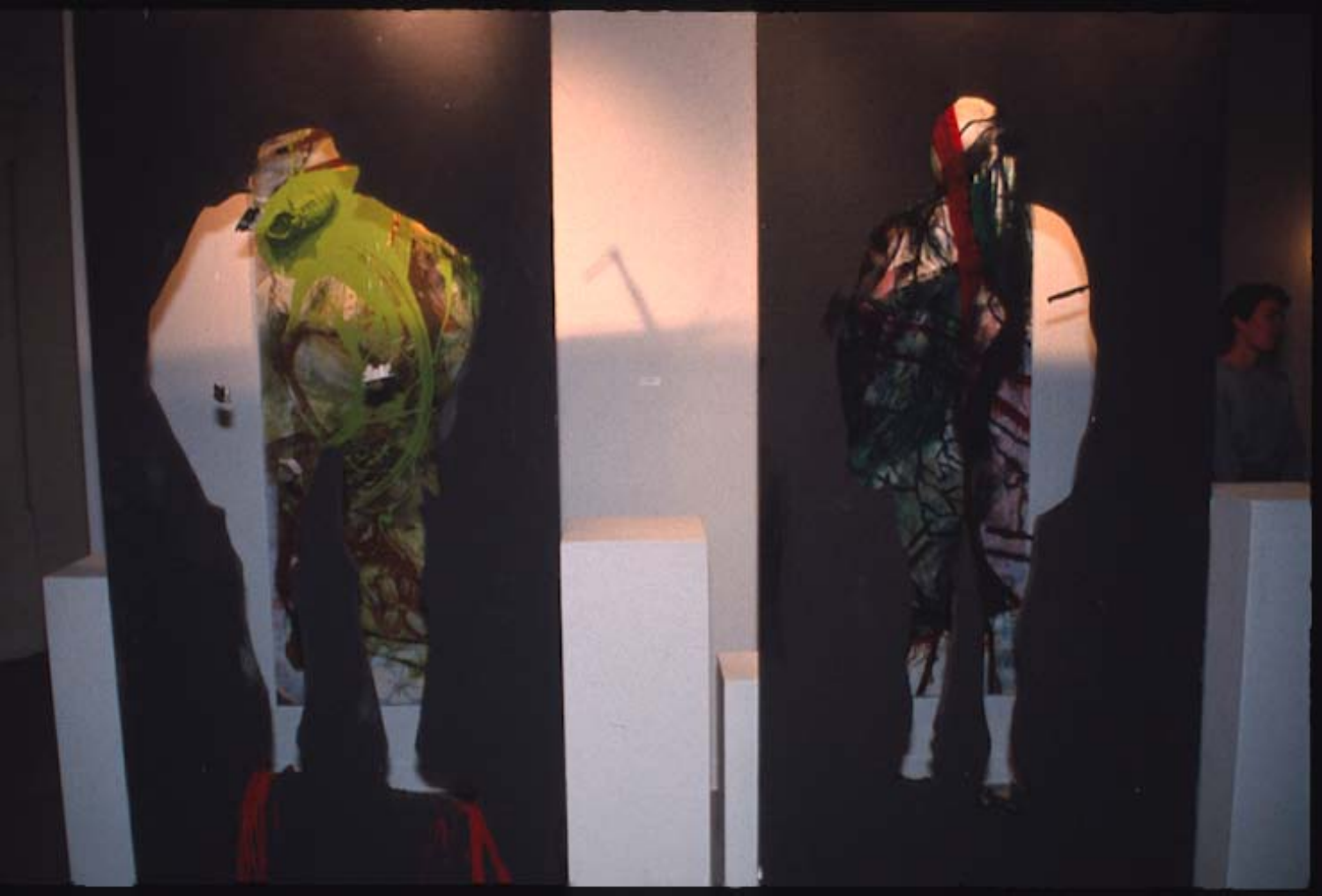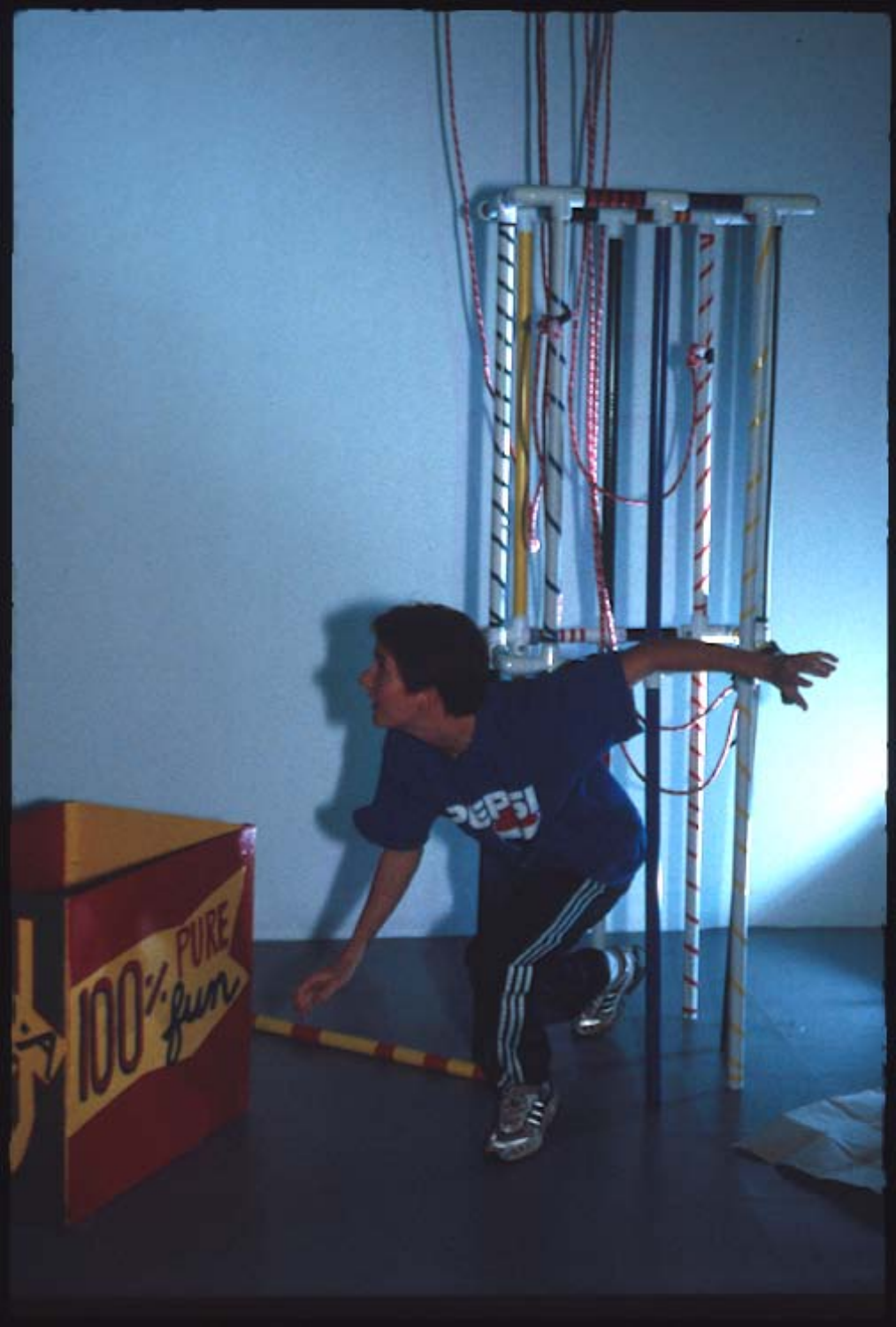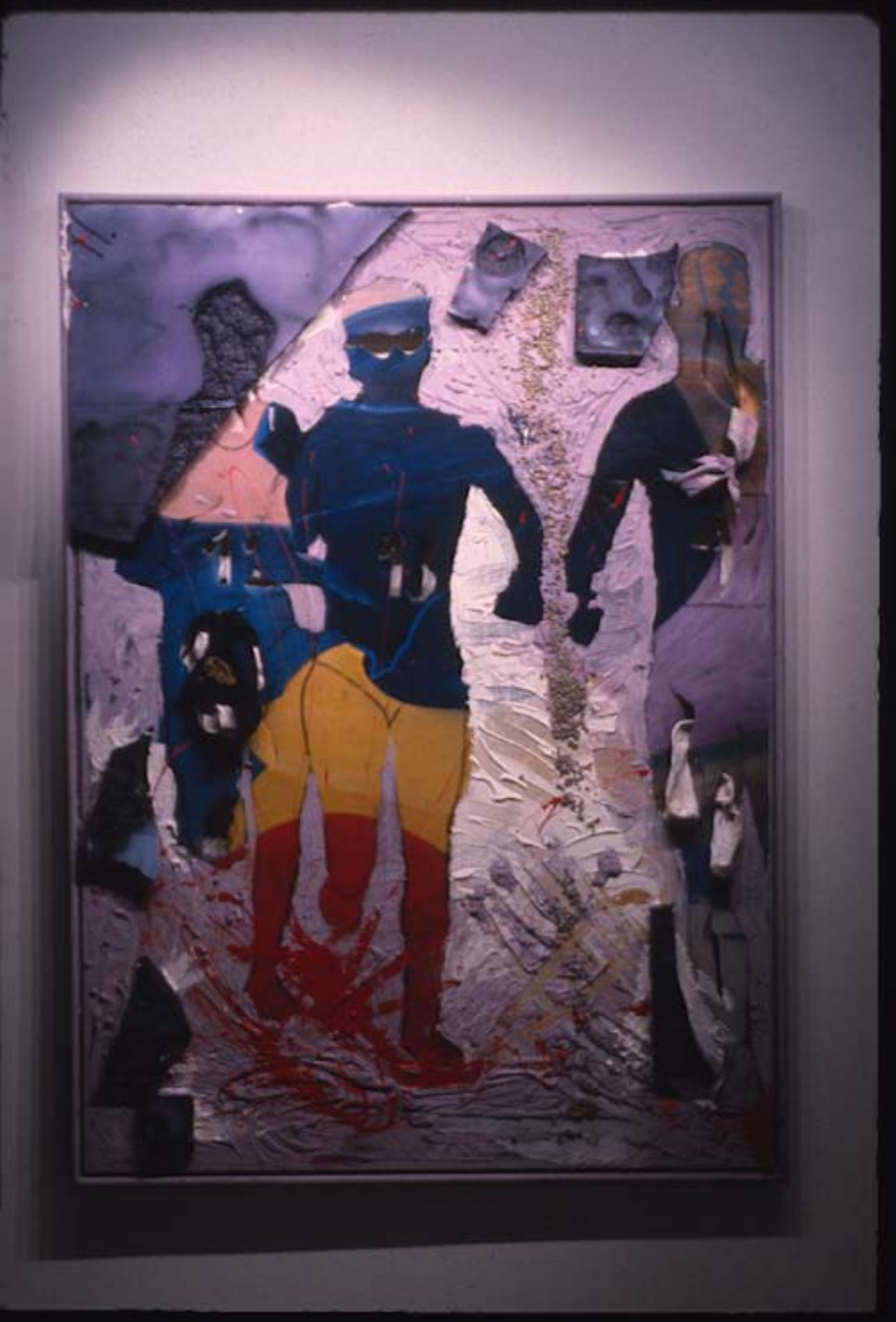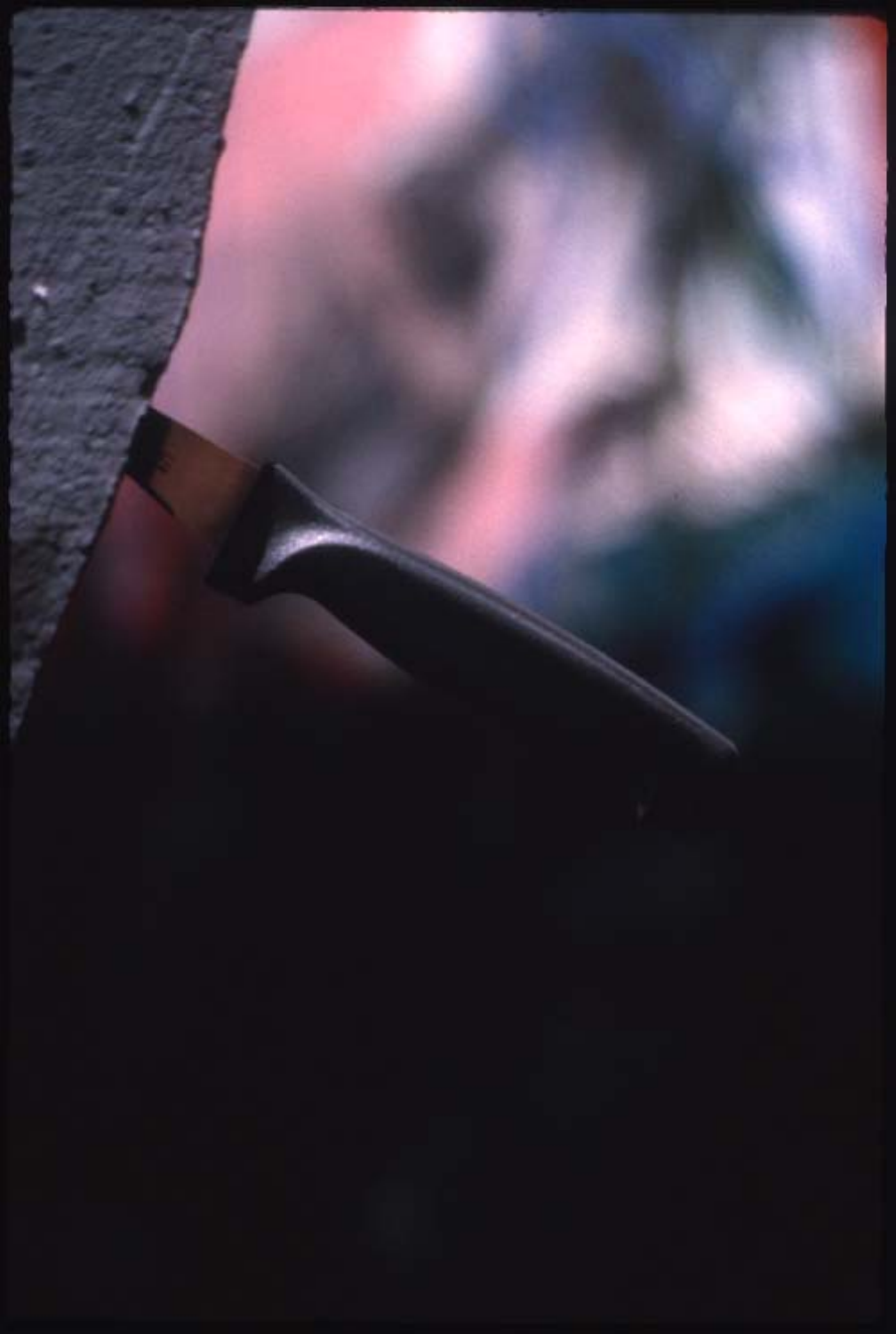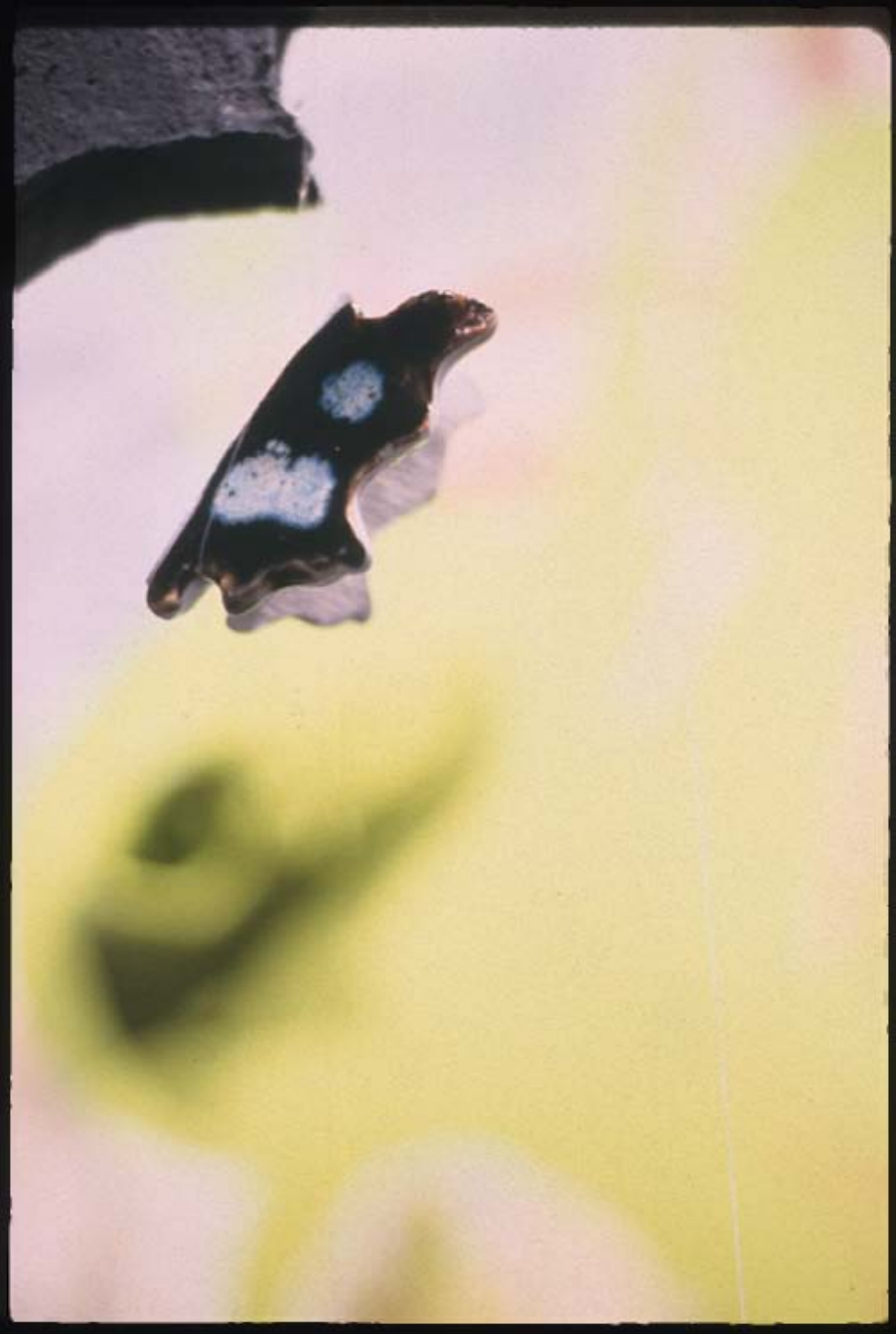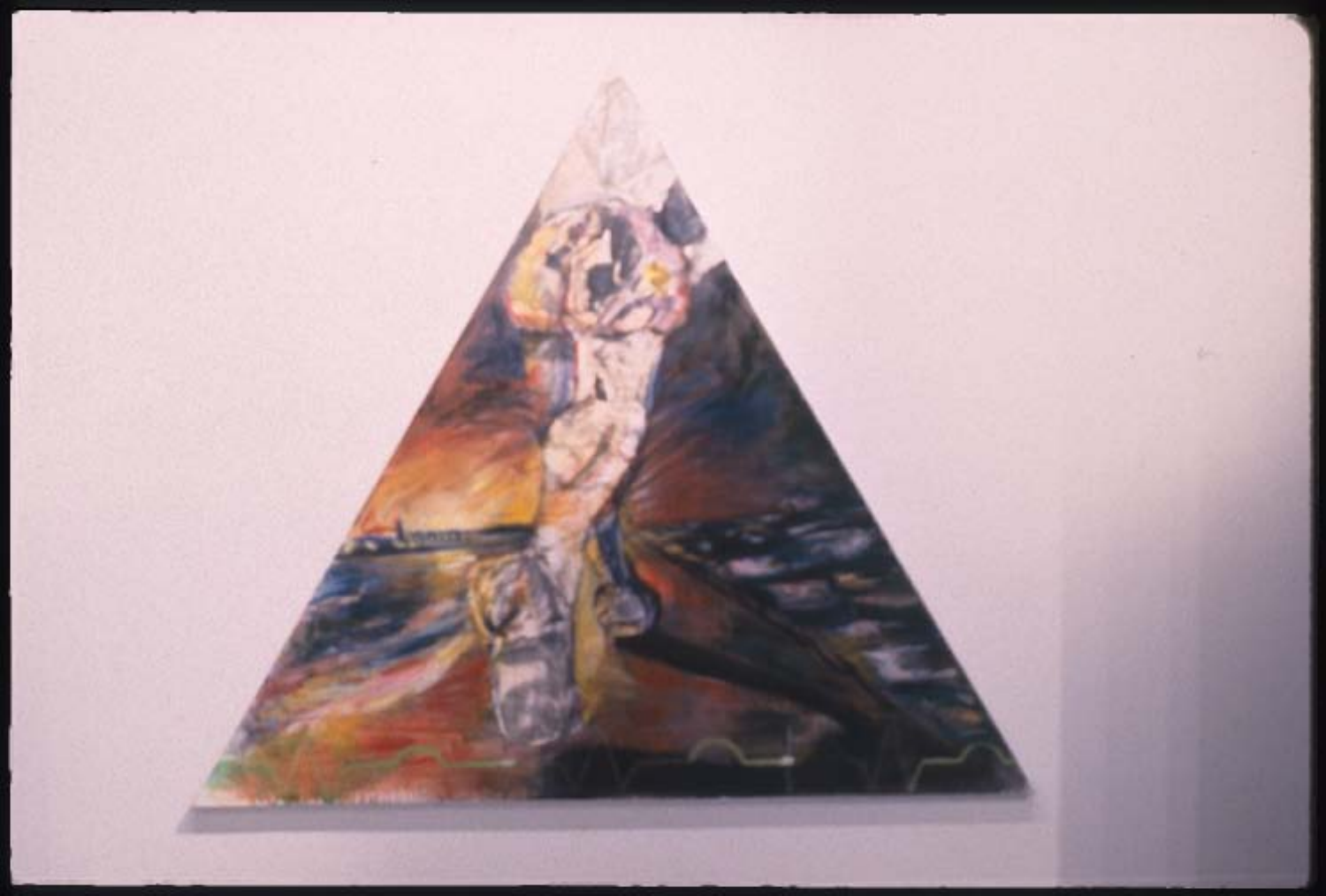